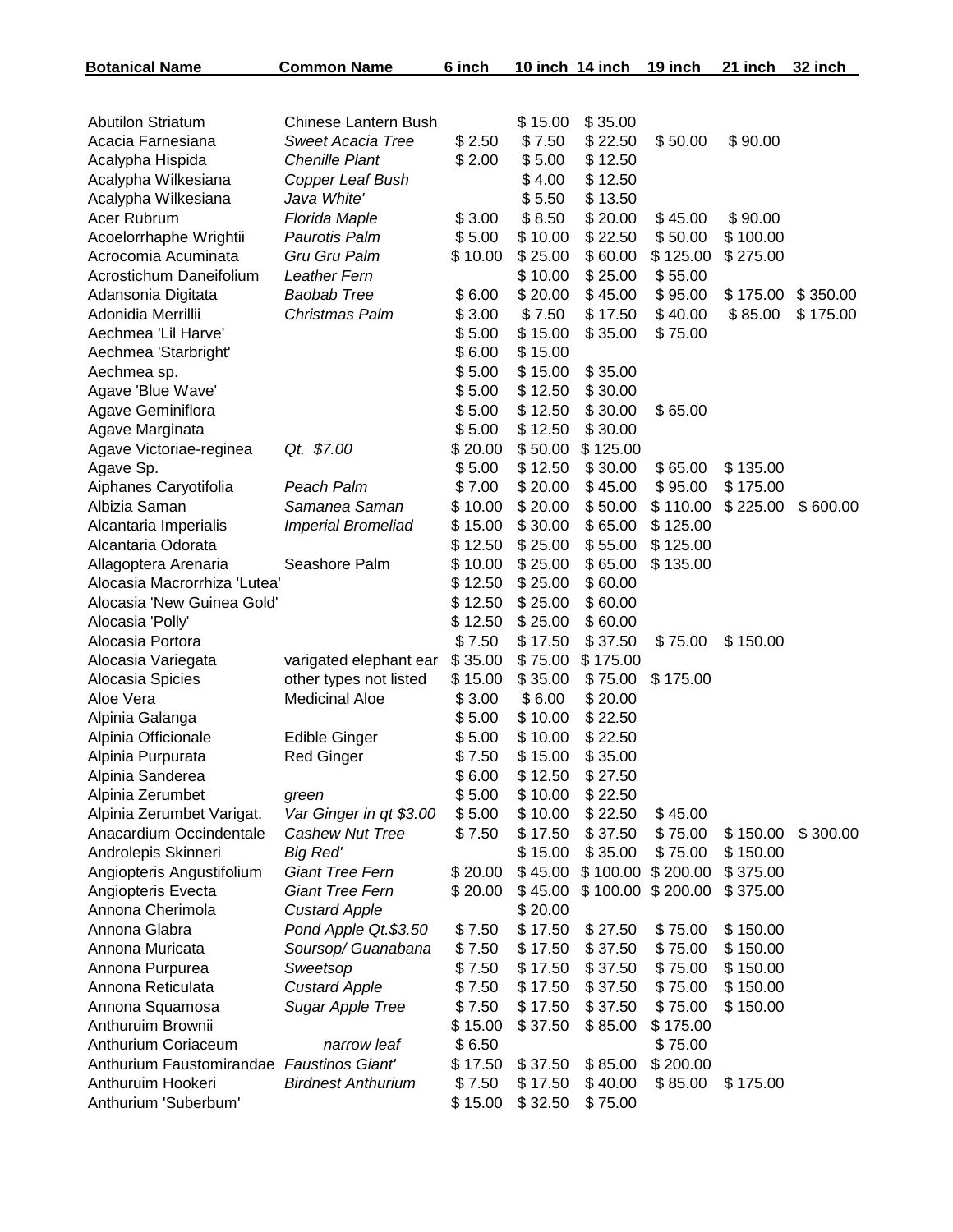| <b>Botanical Name</b>                           | <b>Common Name</b>           | 6 inch  | 10 inch 14 inch |          | 19 inch  | 21 inch  | 32 inch  |
|-------------------------------------------------|------------------------------|---------|-----------------|----------|----------|----------|----------|
|                                                 |                              |         |                 |          |          |          |          |
| Anthurium 'Veitchii King'                       |                              | \$60.00 | \$125.00        |          |          |          |          |
| Anthurium Specie                                | <b>Species</b>               | \$30.00 | \$75.00         |          |          |          |          |
| Archontophoenix Alexand.                        | King Alex. Qt.\$2.00         | \$4.00  | \$7.50          | \$20.00  | \$45.00  | \$85.00  | \$175.00 |
| Archont. Cunninghamiana                         | Piccabeen Qt.\$2.00          | \$3.50  | \$7.50          | \$20.00  | \$45.00  | \$85.00  | \$175.00 |
| Archontophoenix Maxima                          |                              | \$4.00  | \$10.00         | \$25.00  | \$55.00  | \$115.00 |          |
| Archont. Myolensis                              |                              | \$4.00  | \$10.00         | \$25.00  | \$55.00  | \$115.00 | \$200.00 |
| Areca Catechu                                   | <b>Betal Nut Palm</b>        | \$7.50  | \$20.00         | \$45.00  | \$100.00 | \$175.00 | \$350.00 |
| Areca Catechu - Dwarf                           |                              | \$20.00 | \$45.00         | \$100.00 | \$225.00 | \$450.00 |          |
| Areca Ipot                                      |                              | \$20.00 | \$45.00         | \$100.00 | \$225.00 | \$400.00 |          |
| Areca Vestiaria                                 |                              | \$15.00 | \$45.00         | \$100.00 | \$250.00 | \$475.00 | \$750.00 |
| Arenga Australisica                             |                              | \$6.50  | \$15.00         | \$35.00  | \$75.00  | \$150.00 | \$350.00 |
| Arenga Caudata                                  |                              |         |                 | \$35.00  | \$75.00  |          |          |
| Arenga Engleri                                  | Formosa or Dwarf Sug \$10.00 |         | \$25.00         | \$55.00  | \$110.00 | \$200.00 | \$425.00 |
| Arenga Obtusifolia                              |                              | \$10.00 | \$25.00         | \$55.00  | \$110.00 | \$200.00 | \$425.00 |
| Arenga Pinnata                                  | Sugar Palm                   | \$10.00 | \$25.00         | \$55.00  | \$125.00 | \$225.00 | \$475.00 |
| Arenga Tremula                                  |                              | \$10.00 | \$25.00         | \$55.00  | \$125.00 | \$200.00 | \$425.00 |
| Arenga Undulatifolia                            |                              | \$12.50 | \$35.00         | \$75.00  | \$135.00 | \$275.00 | \$600.00 |
| Arenga Westerhoutii                             |                              |         | \$30.00         | \$70.00  | \$140.00 | \$250.00 |          |
| Artocarpus Heterophyllus                        | <b>Jackfruit</b>             | \$10.00 | \$25.00         | \$55.00  | \$100.00 | \$175.00 | \$400.00 |
| Artocarpus Lakoocha                             | Jackfruit variety            | \$15.00 | \$35.00         | \$75.00  | \$160.00 |          |          |
| Asplenium Antiquom                              |                              | \$10.00 |                 |          |          |          |          |
| Asplenium Nidus                                 | <b>Birds Nest Fern</b>       | \$7.50  | \$17.50         | \$40.00  | \$85.00  |          |          |
| Astrocaryum Alatum                              |                              | \$12.50 | \$30.00         | \$75.00  | \$175.00 | \$350.00 | \$725.00 |
| Astrocaryum Mexicanum                           |                              | \$10.00 | \$25.00         | \$60.00  | \$125.00 | \$200.00 | \$425.00 |
| Astrocaryum Standelianum                        |                              | \$10.00 | \$25.00         | \$60.00  | \$125.00 | \$200.00 | \$425.00 |
| Astrogyne Martianus                             |                              |         |                 | \$250.00 | \$500.00 |          |          |
| Attalea Butyracea                               |                              | \$20.00 | \$40.00         | \$85.00  | \$175.00 |          |          |
| Attalea Cohune                                  | American Oil Palm            |         | \$35.00         | \$75.00  | \$160.00 | \$275.00 | \$600.00 |
| Attalea Speciosa                                |                              |         | \$40.00         | \$100.00 | \$175.00 |          |          |
| Averrhoa Carambolla                             | <b>Star Fruit Tree</b>       | \$6.50  | \$15.00         | \$35.00  | \$75.00  | \$150.00 | \$325.00 |
| Avicennia Germinans                             | <b>Black Mangrove</b>        | \$7.50  | \$17.50         | \$42.50  |          |          |          |
| <b>Bactris Gasipaes</b>                         | Peach Palm                   | \$10.00 | \$25.00         | \$55.00  | \$125.00 | \$200.00 |          |
| Bambusa Lako                                    | <b>Timor Black</b>           |         | \$30.00         | \$65.00  | \$135.00 | \$250.00 |          |
| Bambusa Pervariabilis                           |                              |         | \$30.00         | \$65.00  | \$135.00 | \$250.00 |          |
| <b>Bambusa Textilis Gracilis</b>                | Slender Weavers Bamboo       |         |                 | \$65.00  | \$135.00 | \$250.00 |          |
| Bambusa Vulgaris 'vittata'                      | Golden Hawain Bambo          | \$7.50  | \$17.50         | \$45.00  | \$85.00  | \$175.00 | \$375.00 |
| Bambusa Vulgaris 'wamin'                        | <b>Budda Belly</b>           | \$7.50  | \$17.50         | \$45.00  | \$85.00  | \$175.00 |          |
| Bauhinia Galpinii                               | Pride of the Cape            | \$4.00  | \$10.00         | \$25.00  | \$55.00  |          |          |
| Bauhinia Tomentosa                              | St. Thomas Bush              | \$4.00  | \$7.50          | \$17.50  | \$35.00  |          |          |
| Beaucarnea Guatamelensis Pony Tail w/ Red Blush |                              | \$4.00  | \$7.50          | \$20.00  | \$45.00  | \$95.00  | \$200.00 |
| Beaucarnea Recurvata                            | Pony Tail                    | \$4.00  | \$6.50          | \$17.50  | \$40.00  | \$85.00  | \$175.00 |
| Beccariophoenix Madagas.                        |                              | \$10.00 | \$20.00         | \$50.00  | \$100.00 | \$225.00 | \$500.00 |
| Begonia 'Pink Cane'                             | pink                         | \$5.00  | \$10.00         | \$25.00  |          |          |          |
| Begonia 'Dragon Wing'                           | red                          |         | \$6.50          |          |          |          |          |
| Begonia 'Joe Hayden'                            | <b>Black Velvet</b>          | \$3.50  | \$6.50          |          |          |          |          |
| Begonia Odorata alba                            | White Begonia                | \$3.50  | \$6.50          |          |          |          |          |
| Begonia Sp.                                     | various species              | \$3.50  | \$7.50          |          |          |          |          |
| Bentinckia Nicobarica                           |                              | \$10.00 | \$25.00         | \$55.00  | \$125.00 | \$225.00 | \$500.00 |
| Bismarkia Nobilis (silver)                      | <b>Bismark Palm</b>          | \$6.00  | \$12.50         | \$30.00  | \$65.00  | \$135.00 | \$300.00 |
| Blighia Sapida                                  | Akee Tree                    | \$5.00  | \$17.50         | \$35.00  | \$75.00  | \$150.00 | \$325.00 |
| <b>Bombax Ellipticum</b>                        | Pink Shaving Brush Tre       | \$5.00  | \$9.00          | \$22.50  | \$55.00  | \$90.00  | \$200.00 |
| Bombax Ellipticum 'Album'                       | <b>White Shaving Brush "</b> | \$6.00  | \$10.00         | \$25.00  | \$60.00  | \$100.00 | \$225.00 |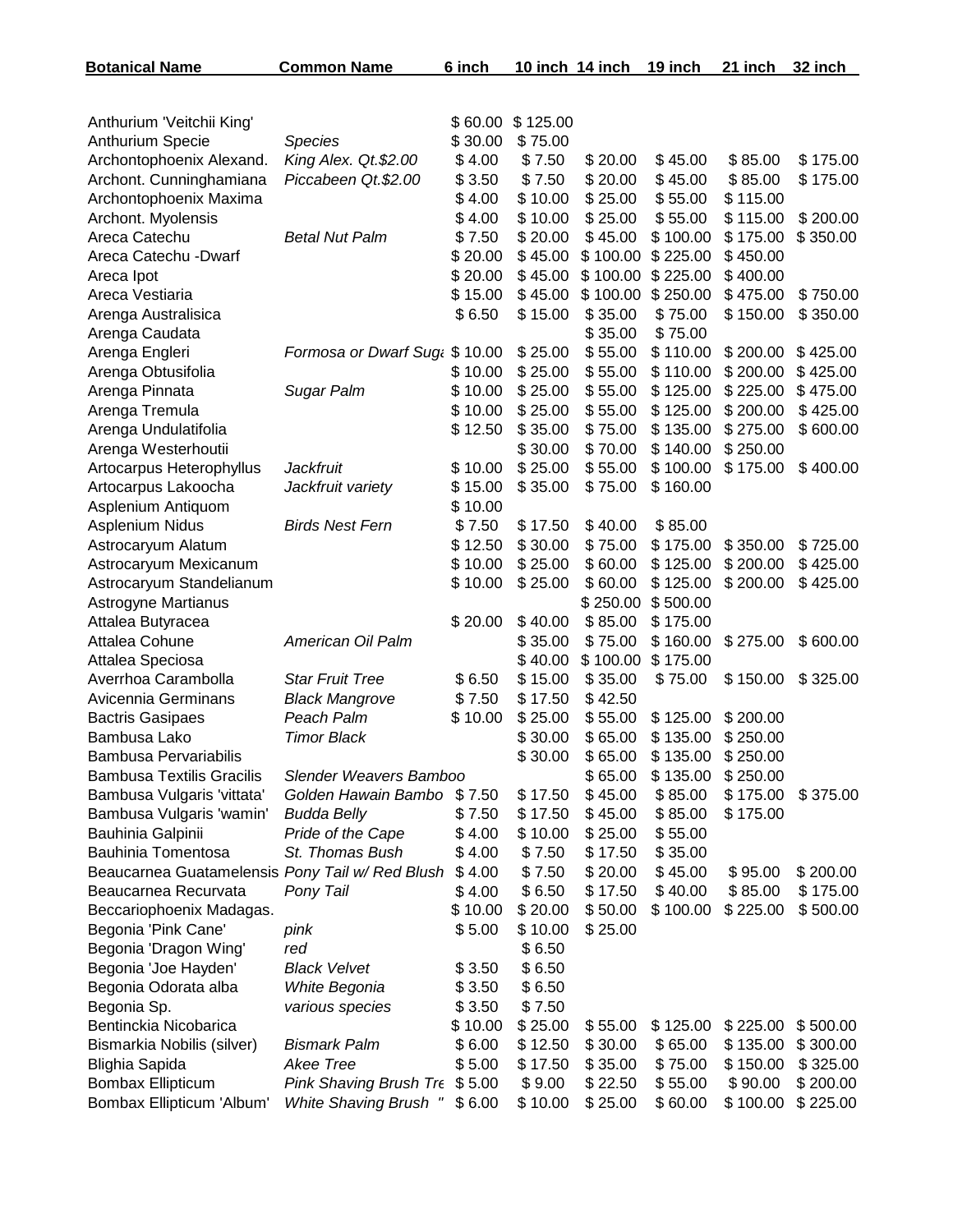| <b>Botanical Name</b>                           | <b>Common Name</b>                 | 6 inch           | 10 inch 14 inch   |                    | 19 inch  | 21 inch  | 32 inch           |
|-------------------------------------------------|------------------------------------|------------------|-------------------|--------------------|----------|----------|-------------------|
|                                                 |                                    |                  |                   |                    |          |          |                   |
| <b>Bombax Glabra</b>                            |                                    | \$5.00           | \$10.00           | \$25.00            | \$60.00  | \$125.00 | \$275.00          |
| Bombax Malabaricum                              | Red Silk Cotton (Ceiba             | \$6.00           | \$15.00           | \$35.00            | \$75.00  | \$135.00 | \$300.00          |
| Borasus Aetheopum                               |                                    |                  | \$35.00           | \$75.00            | \$175.00 | \$375.00 | \$750.00          |
| <b>Borasus Flabellifer</b>                      | Palmyra Palm                       |                  | \$35.00           | \$75.00            | \$175.00 | \$375.00 | \$750.00          |
| Bourreria Succulenta                            | Strongbark Qt. \$2.50              |                  | \$7.50            |                    |          |          |                   |
| Bowenia Serrulata                               |                                    | \$15.00          | \$30.00           |                    |          |          |                   |
| Brahea Aculeata                                 |                                    | \$12.50          | \$30.00           | \$75.00            | \$150.00 |          | \$275.00 \$575.00 |
| Brahea Armata                                   | <b>Blue Hesper Palm</b>            | \$20.00          | \$50.00           | \$110.00           | \$225.00 |          |                   |
| <b>Brahea Dulcis</b>                            |                                    | \$15.00          | \$30.00           | \$75.00            | \$150.00 |          |                   |
| <b>Brahea Edulis</b>                            | Guadalupe Palm                     | \$10.00          | \$25.00           | \$60.00            | \$125.00 | \$250.00 | \$550.00          |
| <b>Brahea Nitida</b>                            |                                    | \$12.50          | \$30.00           | \$65.00            | \$150.00 | \$325.00 | \$700.00          |
| Brugmansia X Candida                            | <b>Angel Trumpet PINK</b>          |                  | \$7.50            | \$17.50            | \$35.00  |          |                   |
| Brugmansia Sp.                                  | <b>Angel Trumpet PEACH</b>         |                  | \$7.50            | \$17.50            | \$35.00  |          |                   |
| Brugmansia Sp.                                  | <b>Angel Trumpet WHITE</b>         |                  | \$8.50            | \$20.00            | \$40.00  |          |                   |
| Brugmansia Sp.                                  | Angel Trum. DBLE WHITE             |                  | \$8.50            |                    |          |          |                   |
| Brugmansia Sp.                                  | Angel Trumpet YELLOW               |                  | \$8.50            | \$20.00            | \$40.00  |          |                   |
| Brunfelsia Nitida                               | Lady of the Night                  | \$3.50           | \$7.50            | \$20.00            |          |          |                   |
| Brunfelsia Grandiflora                          | Yest., Today & Tomarro             | \$3.00           | \$6.00            | \$15.00            | \$35.00  |          |                   |
| <b>Bucida Spinosa</b>                           | Qt. \$5.00                         | \$10.00          | \$22.50           | \$45.00            | \$100.00 | \$200.00 | \$425.00          |
| Bulnesia Arborea                                | Yellow Lignum Vitae                | \$5.00           | \$10.00           | \$25.00            | \$55.00  | \$85.00  | \$200.00          |
| Bursera Simaruba                                | Gumbo Limbo Tree                   | \$3.50           | \$8.50            | \$20.00            | \$45.00  | \$85.00  | \$175.00          |
| Burretiokentia Hapala                           |                                    | \$10.00          | \$45.00           | \$100.00           | \$225.00 | \$325.00 | \$700.00          |
| Burretiokentia Vieillardii                      |                                    |                  |                   |                    | \$250.00 | \$375.00 |                   |
| <b>Butia Capitata</b>                           | Pindo or Jelly Palm                | \$6.00           | \$10.00           | \$25.00            | \$60.00  | \$125.00 | \$275.00          |
| <b>Butia Eriospatha</b>                         |                                    | \$5.50           | \$15.00           | \$35.00            | \$75.00  |          |                   |
| <b>Butia Paraguyensis</b>                       |                                    | \$5.50           | \$15.00           | \$35.00            |          |          |                   |
| <b>Butia Yatay</b>                              |                                    | \$5.50           | \$15.00           | \$35.00            |          |          |                   |
| Caesalpinia Pulcherima                          | Dwarf Poincianna Pink              | \$3.00           | \$7.50            | \$20.00            | \$45.00  |          |                   |
| Caesalpinia Granadillo                          | <b>Bridal Veil</b>                 | \$5.00           | \$15.00           | \$35.00            | \$75.00  | \$150.00 | \$325.00          |
| Calamus Caryotoides                             |                                    |                  | \$35.00           | \$75.00            |          |          |                   |
| Calamus Inermis                                 |                                    |                  | \$25.00           |                    |          |          |                   |
| Calliandra Haematocephala Powder Puff Qt.\$2.00 |                                    | \$3.50           | \$7.50            | \$20.00            | \$45.00  | \$100.00 |                   |
| Calliandra Haemat. nana                         | dwarf powder puff                  | \$5.00           | \$12.50           | \$27.50            |          |          |                   |
| <b>Calyptrocalyx Spicatus</b>                   |                                    | \$6.00           | \$15.00           | \$35.00            | \$75.00  | \$150.00 |                   |
| Calyptronoma Plumeriana                         |                                    | \$15.00          | \$35.00           | \$75.00            | \$150.00 |          |                   |
| Calyptronoma Occidentalis                       |                                    | \$10.00          | \$25.00           | \$55.00            | \$125.00 | \$250.00 |                   |
| Cananga Odorata                                 | <b>Ylang Ylang Tree</b>            | \$6.00           | \$12.50           | \$27.50            | \$60.00  | \$125.00 | \$275.00          |
| Capparis Cynophallophora                        | J. Caper Qt. \$1.75                | \$4.00           | \$8.50            | \$22.50            | \$50.00  | \$100.00 | \$225.00          |
| Carica Papaya<br>Carissa Grandiflora            | edible Papaya<br><b>Natal Plum</b> | \$5.00<br>\$2.50 | \$10.00<br>\$5.00 | \$25.00<br>\$15.00 |          |          |                   |
| Carpentaria Acuminata                           | <b>Carpenters Palm</b>             | \$3.50           | \$7.50            | \$20.00            | \$45.00  | \$85.00  | \$175.00          |
| Carpoxylon Macrosperma                          | <b>Elegant Palm</b>                | \$15.00          | \$30.00           | \$60.00            | \$125.00 | \$250.00 | \$500.00          |
| Caryota Cumingii                                |                                    | \$5.00           | \$12.50           | \$25.00            | \$60.00  | \$110.00 | \$250.00          |
| Caryota Gigas                                   |                                    | \$15.00          | \$35.00           | \$65.00            | \$135.00 | \$275.00 | \$600.00          |
| Caryota Maxima                                  |                                    | \$10.00          | \$25.00           | \$55.00            | \$115.00 |          |                   |
| Caryota Mitis                                   | <b>Fishtail Palm</b>               | \$3.50           | \$7.50            | \$20.00            | \$45.00  | \$85.00  | \$175.00          |
| Caryota No                                      | <b>Giant Fishtail Palm</b>         | \$7.50           | \$20.00           | \$50.00            | \$100.00 | \$185.00 | \$400.00          |
| Caryota Obtusa                                  |                                    | \$7.50           | \$20.00           |                    |          |          |                   |
| Caryota Urens                                   | Wine Palm                          | \$5.00           | \$12.50           | \$30.00            | \$75.00  | \$165.00 | \$375.00          |
| Caryota Zebrina                                 |                                    | \$25.00          | \$60.00           | \$150.00           |          |          |                   |
| Cassia Fistula                                  | <b>Golden Shower Tree</b>          | \$5.00           | \$10.00           | \$22.50            | \$50.00  | \$100.00 |                   |
| Cassia Javanica                                 |                                    | \$10.00          | \$20.00           | \$45.00            | \$85.00  | \$225.00 |                   |
|                                                 |                                    |                  |                   |                    |          |          |                   |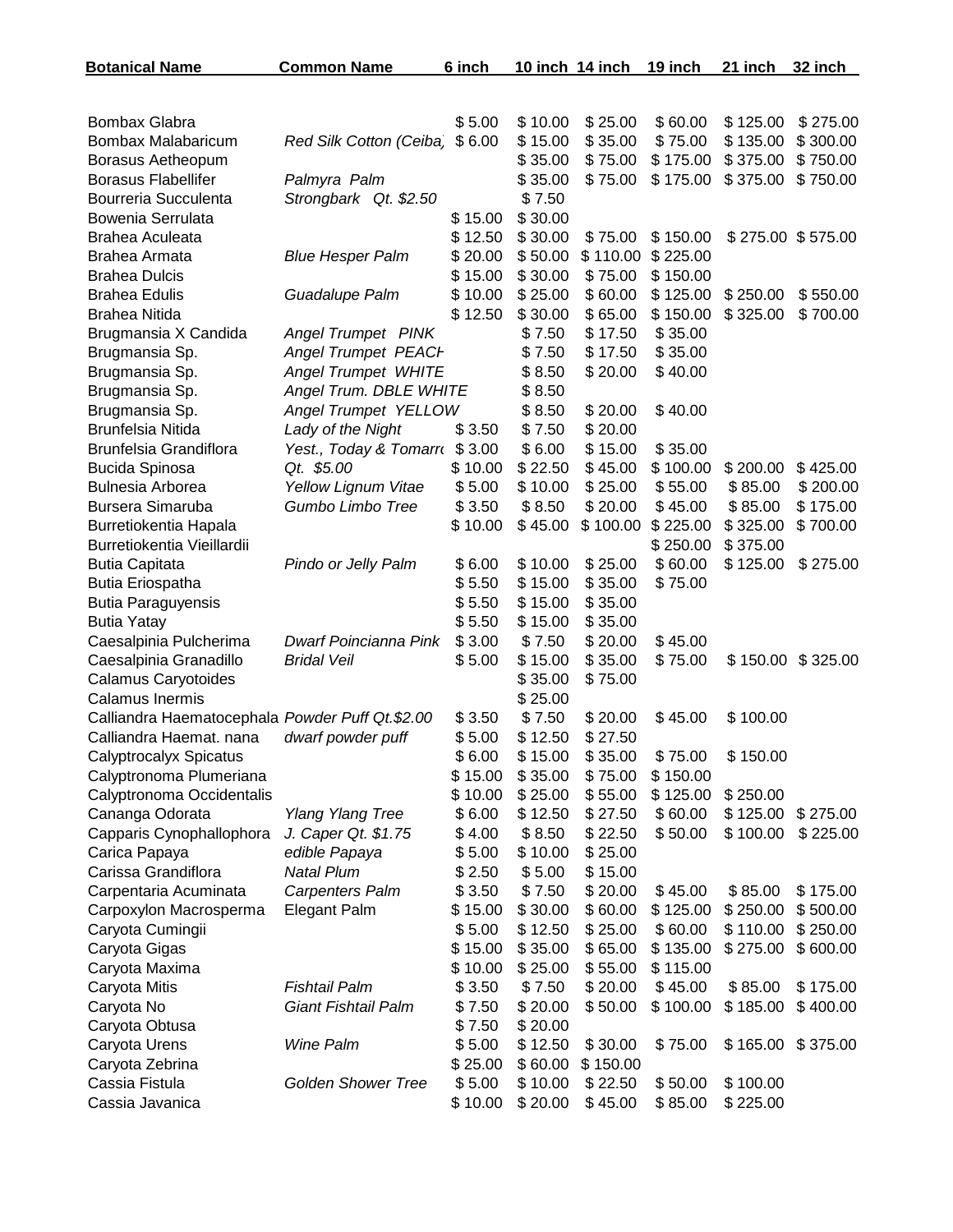| <b>Botanical Name</b>                                        | <b>Common Name</b>                  | 6 inch           | 10 inch 14 inch   |                    | 19 inch                             | 21 inch              | 32 inch   |
|--------------------------------------------------------------|-------------------------------------|------------------|-------------------|--------------------|-------------------------------------|----------------------|-----------|
|                                                              |                                     |                  |                   |                    |                                     |                      |           |
| Ceiba Pentantra                                              | Kapok Tree                          | \$7.50           | \$15.00           | \$35.00            | \$75.00                             | \$160.00             | \$325.00  |
| Chamaedorea Adscendens                                       |                                     | \$10.00          | \$25.00           | \$60.00            |                                     |                      |           |
| Chamaedor. Cataractarum                                      | Cat Palm                            | \$3.50           | \$7.50            | \$17.50            | \$40.00                             |                      |           |
| Chamaed. Ernesti-Augusti                                     |                                     | \$8.50           | \$25.00           | \$60.00            |                                     |                      |           |
| Chamaedorea Metallica                                        | Mini Fishtail Palm                  | \$7.50           | \$17.50           | \$40.00            | \$85.00                             |                      |           |
| <b>Chamaerops Humilis</b>                                    | Euro. Fan Palm Qt. \$2.             | \$4.50           | \$10.00           | \$27.50            | \$65.00                             | \$125.00             | \$275.00  |
| Chamaerops humilis cerifera                                  | <b>Silver Form</b>                  | \$6.50           | \$17.50           | \$37.50            | \$75.00                             |                      |           |
| Chambeyronia Hookeri                                         | Qt.\$ 3.00                          | \$12.50          | \$30.00           | \$65.00            | \$135.00                            | \$225.00             | \$500.00  |
| Chamberonia Macrocarpa                                       |                                     | \$10.00          | \$25.00           | \$55.00            | \$125.00                            | \$200.00             | \$450.00  |
| Chorisia Insignis                                            | <b>White Floss Silk Tree</b>        |                  | \$15.00           | \$27.50            | \$55.00                             | \$90.00              | \$200.00  |
| Chorisia Speciosa                                            | <b>Floss Silk Tree</b>              | \$5.00           | \$12.50           | \$25.00            | \$55.00                             | \$90.00              | \$225.00  |
| Chrysobalanus Icaco                                          | <b>Red Tip Cocoplum</b>             | \$2.00           | \$4.00            | \$15.00            | \$35.00                             |                      |           |
| Chrysophyllum Cainito                                        | <b>Star Apple</b>                   | \$7.50           | \$15.00           | \$35.00            | \$75.00                             | \$150.00             | \$325.00  |
| Chrysophyllum Oliviforme                                     | Satin Leaf                          | \$4.00           | \$8.50            | \$22.50            | \$55.00                             | \$85.00              | \$200.00  |
| Chuniophoenix Hainanensis                                    |                                     | \$20.00          | \$45.00           |                    |                                     |                      |           |
| Chuniophoenix Nana                                           |                                     | \$20.00          | \$45.00           |                    |                                     |                      |           |
| Clinostigma Exorrhiza                                        |                                     |                  | \$35.00           | \$75.00            |                                     |                      |           |
| Clinostigma Harlandii                                        |                                     | \$12.50          | \$30.00           | \$65.00            | \$125.00                            | \$250.00             | \$550.00  |
| Clinostigma Ponapense                                        |                                     | \$15.00          | \$30.00           | \$65.00            | \$140.00                            | \$300.00             | \$650.00  |
| Clinostigma Samoensis                                        |                                     | \$10.00          | \$25.00           | \$60.00            | \$125.00                            | \$250.00             | \$550.00  |
| Clinostigma Savoryanum                                       |                                     |                  | \$35.00           |                    |                                     |                      |           |
| Clusia Flava                                                 | <b>Dwarf Clusia</b>                 |                  | \$5.00            | \$15.00            |                                     |                      |           |
| Clusia Guttifera                                             | Small Leaf Clusia                   | \$2.50           | \$4.00            | \$15.00            | \$35.00                             | \$75.00              |           |
| Coccoloba Diversifolia                                       | Pigeon Plum                         | \$3.50           | \$8.50            | \$22.50            | \$55.00                             | \$100.00             | \$225.00  |
| Coccoloba Uvifera                                            | Seagrape                            | \$2.50           | \$5.00            | \$15.00            | \$35.00                             | \$75.00              |           |
| Coccothrinax Alta                                            |                                     | \$7.00           | \$15.00           | \$40.00            | \$85.00                             | \$150.00             | \$325.00  |
| Coccothrinax Argentata                                       | Fl. Silver Palm Qt. \$3.0           | \$7.00           | \$17.50           | \$45.00            | \$100.00                            | \$225.00             | \$100/ft. |
| Coccothrinax Argentea                                        |                                     |                  | \$17.50           | \$45.00            |                                     |                      |           |
| Coccothrinax Borhidiana                                      |                                     | \$35.00          | \$75.00           | \$175.00           | \$375.00                            |                      |           |
| Coccothrinax Barbadensis                                     |                                     | \$5.50           | \$12.50           | \$35.00            | \$75.00                             | \$150.00             | \$325.00  |
| Coccothrinax Crinita                                         | Old Man Palm                        | \$15.00          | \$35.00           | \$75.00            | \$150.00                            | \$300.00             | \$650.00  |
| Coccothrinax Crinita var.                                    | brevicrinis                         | \$20.00          | \$45.00           | \$100.00           | \$200.00                            | \$350.00             | \$725.00  |
| Coccothrinax Ekmanii                                         |                                     |                  | \$50.00           |                    |                                     |                      |           |
| Coccothrinax Inaguensis                                      |                                     |                  | \$30.00           |                    | \$75.00 \$150.00 \$225.00           |                      |           |
| <b>Coccothrinax Litoralis</b>                                |                                     |                  | \$25.00           |                    |                                     |                      |           |
| Coccothrinax Miraguama                                       |                                     | \$20.00          | \$45.00           |                    | \$100.00 \$200.00 \$325.00 \$700.00 |                      |           |
| Coccothrinax Miraguama                                       | ssp. havanensis                     |                  | \$40.00           | \$110.00           |                                     |                      |           |
| Coccothrinax Spissa                                          |                                     | \$20.00          | \$45.00           | \$110.00           | \$225.00                            |                      |           |
| Cocos Nucifera                                               | Coconut- Green Malayan              |                  | \$8.50            | \$20.00            | \$45.00                             | \$90.00              | \$200.00  |
| Cocos Nucifera                                               | Coconut- Gold Malayan               |                  | \$10.00           | \$22.50<br>\$25.00 | \$50.00<br>\$55.00                  | \$100.00<br>\$100.00 | \$225.00  |
| Codiaeum Sp.<br>Codiaeum varieties                           | quart. \$2.00                       | \$4.00           | \$7.50            | \$25.00            | \$55.00                             |                      |           |
|                                                              | mixed (20 varieties)<br>6 varieties | \$5.00           | \$7.50            |                    |                                     |                      |           |
| Colocasia Sp.                                                | Silver Button BUSH                  | \$7.00<br>\$2.50 | \$12.50<br>\$5.00 | \$17.50            | \$45.00                             | \$100.00             | \$225.00  |
| <b>Conocarpus Erct Sericeus</b><br><b>Conocarpus Erectus</b> | green Button BUSH                   | \$2.50           | \$5.00            | \$17.50            | \$45.00                             | \$100.00             | \$225.00  |
| <b>Conocarpus Erct Sericeus</b>                              | <b>STANDARD</b>                     | \$4.00           | \$7.50            | \$20.00            | \$55.00                             | \$125.00             | \$275.00  |
| <b>Conocarpus Erectus</b>                                    | <b>STANDARD</b>                     | \$4.00           | \$7.50            | \$20.00            | \$55.00                             | \$125.00             | \$275.00  |
| Copernicia Alba                                              |                                     | \$10.00          | \$22.50           | \$50.00            | \$125.00                            | \$275.00             | \$600.00  |
| Copernicia Baileyana                                         |                                     | \$25.00          | \$50.00           |                    | \$125.00 \$275.00                   | \$475.00             | \$975.00  |
| Copernicia Ekmanii                                           |                                     | \$50.00          |                   |                    | \$100.00 \$225.00 \$475.00          | \$125/ft.            | \$150/ft. |
| Copernicia Fallaense                                         |                                     |                  |                   |                    | \$50.00 \$100.00 \$225.00 \$475.00  | \$125/ft.            | \$150/ft. |
| Copernicia Gigas                                             |                                     |                  |                   |                    | \$50.00 \$100.00 \$225.00 \$475.00  | \$125/ft.            | \$150/ft. |
|                                                              |                                     |                  |                   |                    |                                     |                      |           |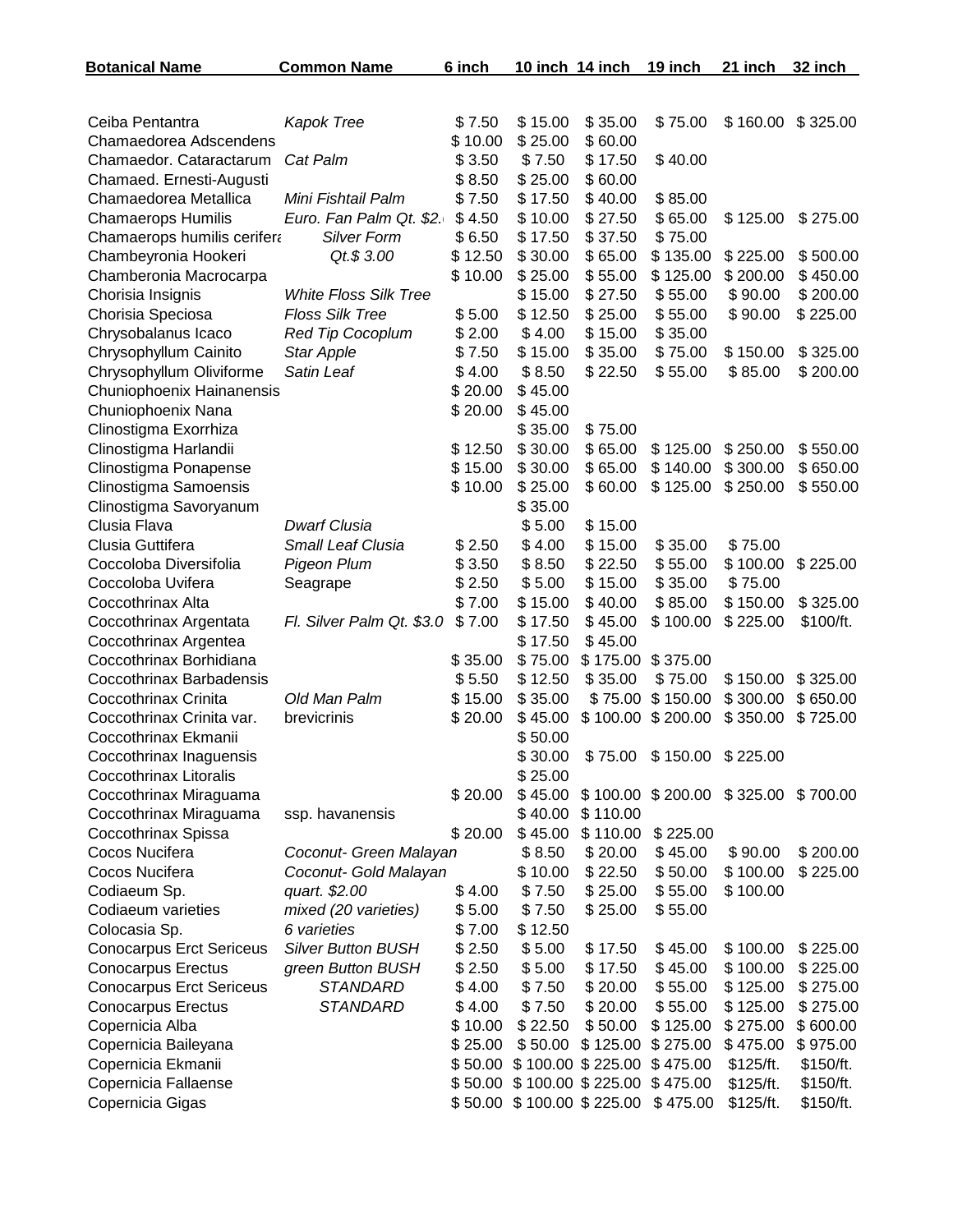| <b>Botanical Name</b>                           | <b>Common Name</b>                             | 6 inch             | 10 inch 14 inch    |                    | 19 inch             | 21 inch              | 32 inch              |
|-------------------------------------------------|------------------------------------------------|--------------------|--------------------|--------------------|---------------------|----------------------|----------------------|
|                                                 |                                                |                    |                    |                    |                     |                      |                      |
| Copernicia Glabrescens                          |                                                | \$20.00            | \$45.00            |                    | $$110.00$ $$225.00$ | \$425.00             |                      |
| Copernicia Hospita                              | QT. \$12.50                                    | \$50.00            |                    | \$100.00 \$225.00  | \$475.00            | \$125/ft.            | \$150/ft.            |
| Copernicia Macroglossa                          | <b>Petticoat Palm</b>                          | \$15.00            | \$35.00            | \$75.00            | \$175.00            | \$350.00             | \$725.00             |
| Copernicia Prunifera                            | Carnauba Wax Palm                              | \$20.00            | \$45.00            | \$110.00           | \$225.00            | \$350.00             | \$750.00             |
| Copernicia Rigida                               | Jata Palm                                      | \$35.00            | \$75.00            | \$175.00           | \$375.00            | \$150/ft.            | \$175/ft.            |
| Copernicia Tectorum                             |                                                | \$20.00            | \$50.00            |                    |                     |                      |                      |
| Cordia Boisseri                                 | <b>White Geiger Tree</b>                       | \$4.50             | \$10.00            | \$25.00            | \$60.00             | \$125.00             | \$275.00             |
| Cordia Sebestena                                | <b>Orange Geiger Tree</b>                      | \$5.00             | \$10.00            | \$25.00            | \$60.00             | \$125.00             | \$275.00             |
| Cordyline Fruticosa                             |                                                | \$5.00             | \$12.50            | \$30.00            |                     |                      |                      |
| Cordyline Fruticosa                             | <b>Baby Doll</b>                               |                    | \$8.50             | \$22.50            |                     |                      |                      |
| Cordyline Fruticosa                             | <b>Red Sister</b>                              | \$3.00             | \$6.00             | \$15.00            | \$35.00             |                      |                      |
| Cordyline Fruticosa                             | Auntie Lou                                     |                    | \$8.50             | \$22.50            |                     |                      |                      |
| Cordyline Fruticosa                             | Lemon Lime                                     | \$5.00             | \$10.00            |                    |                     |                      |                      |
| Cordyline Fruticosa                             | Miss Andrea                                    | \$5.00             | \$12.50            | \$27.50            |                     |                      |                      |
| Cordyline Fruticosa                             | Ruby                                           | \$5.00             | \$10.00            |                    |                     |                      |                      |
| Corypha Umbraculifera                           | <b>Talipot Palm</b>                            | \$10.00            | \$35.00            | \$85.00            | \$175.00            | \$375.00             | \$750.00             |
| Corypha Utan                                    | Gebang Palm                                    | \$7.50             | \$25.00            | \$55.00            | \$125.00            | \$250.00             |                      |
| <b>Costus Barbatus</b>                          | red cone; yellow flower                        | \$5.00             | \$10.00            | \$22.50            |                     |                      |                      |
| Costus Woodsonii                                | <b>Red Button'</b>                             |                    | \$10.00            | \$22.50            | \$50.00             |                      |                      |
| <b>Costus Speciosus</b>                         | red cone; white flower                         |                    | \$12.50            | \$27.50            | \$60.00             |                      |                      |
| <b>Costus Speciosus Tricolor</b>                | <b>Varigated Spiral Ginger</b>                 |                    | \$12.50            | \$27.50            | \$60.00             |                      |                      |
| Couroupita Guianensis                           | <b>Cannonball Tree</b>                         | \$10.00            | \$22.50            | \$50.00            | \$110.00            | \$225.00             | \$475.00             |
| Crossandra Infundibuliformis                    | yellow                                         | \$2.50             | \$5.00             |                    |                     |                      |                      |
| Crysophila Albida                               |                                                |                    | \$25.00            | \$60.00            | \$125.00            | \$275.00             |                      |
| Crysophila Stauracantha                         |                                                | \$12.50            | \$30.00            | \$65.00            | \$135.00            | \$300.00             |                      |
| Curcuma Longa                                   | Tumeric                                        | \$6.00             | \$12.50            |                    |                     |                      |                      |
| Cydista Aequinoctialis                          | Garlic Vine                                    | \$6.00             | \$12.50            |                    |                     |                      |                      |
| Cymbopogon Citratus                             | Lemon Grass                                    | \$3.00             | \$7.50             |                    |                     |                      |                      |
| Cyperus Alternifolia                            | Payrus                                         |                    | \$8.50             |                    |                     |                      |                      |
| Cyperus Alternifolia Dwarf                      | <b>Dwarf Papyrus</b>                           |                    | \$8.50             |                    |                     |                      |                      |
| <b>Cyrtostachys Renda</b>                       | QT. \$15 Red Sealing VI \$35.00                |                    | \$75.00            | \$200.00           | \$425.00            | \$900.00             |                      |
| Deckenia Nobilis                                | Qt. \$5.00                                     | \$12.50            | \$30.00            | \$75.00            |                     |                      |                      |
| Delonix Regia                                   | Royal Poincianna Tree                          | \$4.00             | \$7.50             | \$17.50            | \$40.00             | \$85.00              | \$175.00             |
| Delonix Regia 'YELLOW'                          | Yellow Poincianna Tree                         |                    | \$35.00            | \$65.00            | \$135.00            | \$250.00             | \$575.00             |
| Dendrocalamus Minor Amoe                        | <b>Angel Mist'</b>                             |                    |                    | \$75.00            | \$150.00            | \$275.00             | \$525.00             |
| Dictyosperma Album                              | Princess/Hurricane Pal. \$4.00                 |                    | \$10.00            | \$25.00            | \$55.00             | \$110.00             | \$250.00             |
| Dioon Edule                                     | Qt. \$3.00                                     | \$8.00             | \$20.00            | \$45.00            | \$100.00            | \$175.00             |                      |
| Dioon Mejiae                                    |                                                | \$12.50            | \$35.00            | \$75.00            | \$150.00            | \$275.00             |                      |
| Dioon Spinulosa                                 |                                                | \$8.00             | \$20.00            | \$45.00            | \$95.00             | \$185.00             |                      |
| Dioon Sp.                                       | Golden Form'                                   | \$10.00            | \$25.00            |                    |                     |                      |                      |
| Diospyros Digyna                                | <b>Black Sapote</b>                            |                    | \$25.00            |                    |                     |                      |                      |
| Dracaena Reflexa Varigated Song of India        |                                                | \$5.00             | \$10.00            | \$22.50            | \$50.00             |                      |                      |
| Dracaena Surculosa                              | <b>Florida Beauty</b>                          | \$2.50             | \$4.50             |                    |                     |                      |                      |
| Drymophloeus Beguinii                           |                                                | \$20.00            | \$50.00            |                    | \$125.00 \$275.00   | \$525.00             |                      |
| Dypsis Cabadae                                  | Cabada Palm                                    | \$10.00            | \$22.50            | \$50.00            | \$100.00            | \$200.00             | \$475.00             |
| Dypsis Crinata                                  |                                                |                    | \$35.00            | \$75.00            | \$150.00            |                      |                      |
| Dypsis Decaryi                                  | <b>Triangle Palm</b>                           | \$5.00             | \$10.00            | \$25.00            | \$60.00             | \$125.00             | \$275.00             |
| <b>Dypsis Dicipiens</b>                         |                                                | \$8.00             | \$20.00            | \$45.00            | \$100.00            |                      |                      |
| Dypsis Florencei                                |                                                |                    |                    | \$275.00           | \$550.00            |                      |                      |
| Dypsis Lasteliana<br><b>Dypsis Leptocheilos</b> | <b>Teddy Bear Palm</b><br><b>Red Neck Palm</b> | \$10.00<br>\$10.00 | \$17.50<br>\$17.50 | \$40.00<br>\$40.00 | \$85.00<br>\$85.00  | \$175.00<br>\$175.00 | \$375.00<br>\$375.00 |
| <b>Dypsis Lucubensis</b>                        |                                                | \$6.00             | \$15.00            | \$35.00            | \$75.00             | \$150.00             | \$325.00             |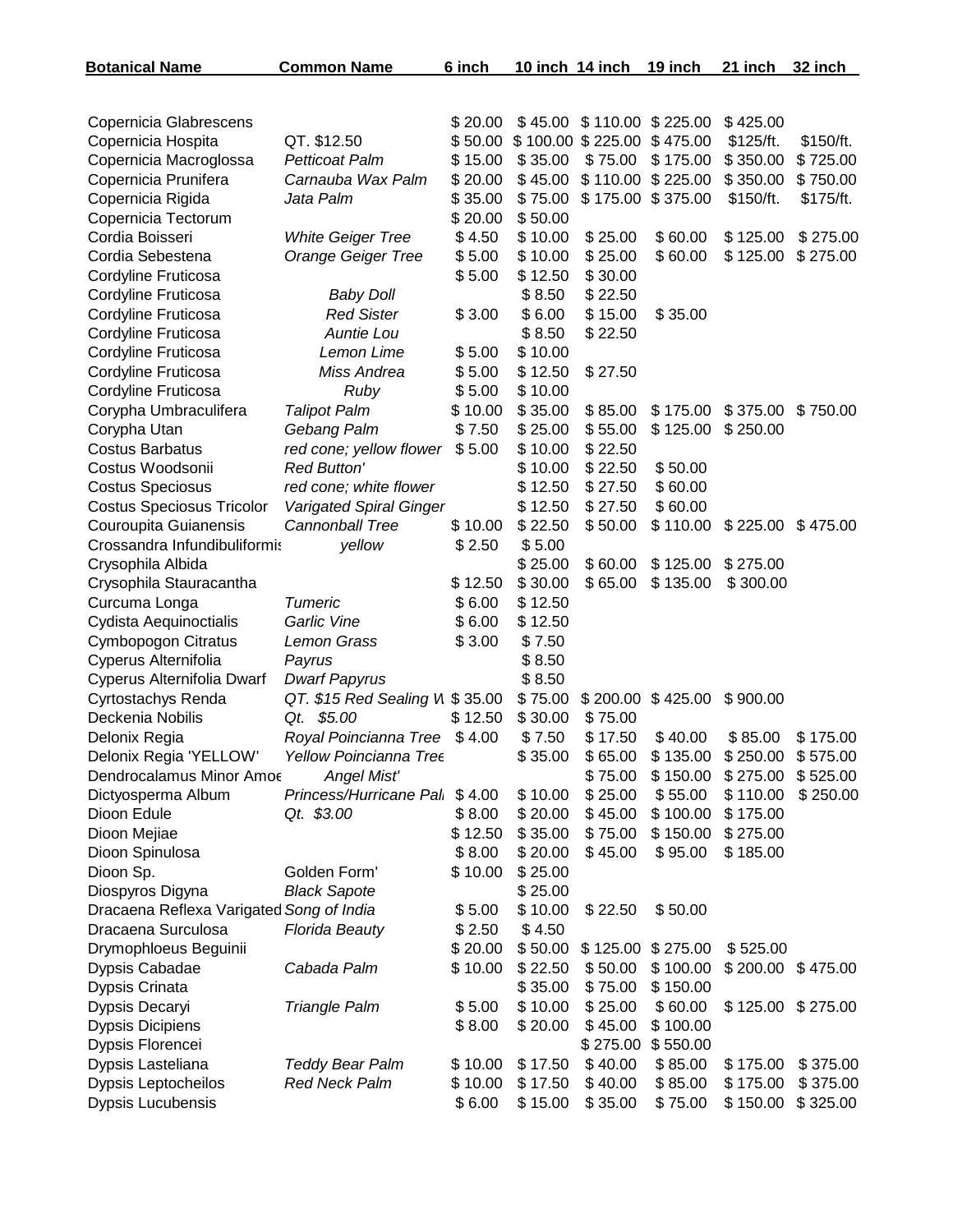| <b>Botanical Name</b>          | <b>Common Name</b>        | 6 inch  | 10 inch 14 inch |          | 19 inch           | 21 inch           | 32 inch  |
|--------------------------------|---------------------------|---------|-----------------|----------|-------------------|-------------------|----------|
|                                |                           |         |                 |          |                   |                   |          |
| <b>Dypsis Lutescens</b>        | Areca Palm                | \$3.00  | \$6.50          | \$17.50  | \$40.00           | \$85.00           | \$175.00 |
| Dypsis Madagascariensis        |                           | \$4.50  | \$12.50         | \$30.00  |                   |                   |          |
| <b>Dypsis Onilahensis</b>      | Qt. \$3.50                | \$6.00  | \$15.00         | \$35.00  | \$75.00           |                   |          |
| Dypsis Pembana                 |                           | \$10.00 | \$22.50         | \$50.00  | \$110.00          | \$225.00          | \$475.00 |
| <b>Dypsis Pinnatifrons</b>     | Qt. \$3.50                | \$10.00 | \$25.00         |          |                   |                   |          |
| Dypsis Plumosa                 |                           | \$10.00 | \$25.00         |          |                   |                   |          |
| Dypsis Pusila                  |                           |         | \$25.00         | \$60.00  | \$135.00          | \$275.00          |          |
| <b>Elaeis Guineensis</b>       | African Oil Palm          | \$4.00  | \$12.50         | \$30.00  | \$65.00           | \$125.00          | \$275.00 |
| Elettaria Cardamomun           | Cardamon Spice            | \$5.00  | \$10.00         |          |                   |                   |          |
| <b>Encephalartos Ferox</b>     |                           | \$20.00 | \$45.00         |          | \$125.00 \$250.00 | \$425.00          |          |
| <b>Encephalartos Gratus</b>    |                           | \$20.00 | \$40.00         | \$85.00  | \$175.00          | \$300.00          | \$650.00 |
| Encephalartos Hilebrandtii     |                           | \$20.00 | \$45.00         | \$125.00 | \$250.00          |                   |          |
| Eriobotrya Japonica            | Loquat Tree               | \$6.50  | \$15.00         | \$35.00  | \$75.00           | \$150.00          | \$325.00 |
| Erythrina Herbacea             | Coral Bean Tree           | \$3.50  | \$7.50          | \$20.00  | \$45.00           | \$90.00           | \$200.00 |
| Erythrina Smithiana            |                           | \$4.00  | \$10.00         |          |                   |                   |          |
| <b>Etlinger Elatior</b>        | <b>Giant Torch Ginger</b> |         | \$20.00         | \$45.00  | \$90.00           | \$150.00          |          |
| Eucalyptus Deglupta            | Rainbow Gum Qt. \$4.5     | \$7.50  | \$17.50         | \$40.00  | \$85.00           | \$175.00          | \$375.00 |
| Eugenia Axillaris              | White Stopper qt. \$2.00  | \$3.50  | \$7.50          | \$20.00  | \$45.00           |                   |          |
| Eugenia Confusa                | <b>Redberry Stopper</b>   | \$5.00  | \$10.00         | \$25.00  | \$55.00           |                   |          |
| Eugenia Foetida                | Spanish Stopper           | \$3.50  | \$7.50          | \$22.50  | \$50.00           |                   |          |
| Eugenia Selloi                 |                           | \$5.00  | \$12.50         | \$27.50  |                   |                   |          |
| Eugenia Uniflora               | Surinam Cherry Qt.\$1.    | \$2.50  | \$4.50          | \$15.00  | \$32.50           |                   |          |
| Euphorbia Lactea 'Cristata'    | <b>Brain Cactus</b>       | \$15.00 | \$35.00         | \$75.00  | \$175.00          | \$275.00          |          |
| Euphorbia Tirucalli            | <b>Pencil Cactus</b>      | \$5.00  | \$10.00         | \$22.50  | \$50.00           |                   |          |
| <b>Euterpe Edulis</b>          | Assai Palm                | \$8.50  | \$20.00         | \$45.00  | \$100.00          | \$175.00          |          |
| Euterpe Oleracea               | Qt. \$4.00                | \$10.00 | \$25.00         | \$60.00  | \$125.00          | \$200.00          |          |
| Farfugium Japonicum 'Gigantea' |                           | \$5.00  | \$10.00         |          |                   |                   |          |
| <b>Ficus Carica</b>            | Edible Fig                | \$5.00  | \$12.50         |          |                   |                   |          |
| <b>Filicium Decipiens</b>      | Japanese Fern Tree        | \$5.00  | \$12.50         | \$27.50  | \$55.00           | \$110.00          | \$250.00 |
| Furcraea Foetida               | Giant False Agave         | \$7.50  | \$12.50         | \$27.50  | \$60.00           | \$125.00          |          |
| Garcinia Humilis               | Achacha                   | \$30.00 | \$65.00         | \$135.00 |                   |                   |          |
| Garcinia Spicata               | Mangosteen                | \$35.00 | \$60.00         | \$125.00 |                   |                   |          |
| Gardenia                       |                           | \$6.00  | \$12.50         | \$30.00  | \$60.00           | \$110.00          |          |
| Gardenia Taitensis Dwarf       | Dwarf Gardenia            | \$10.00 | \$25.00         |          |                   |                   |          |
| Gastrococos Crispa             | Cuban Belly Palm          |         | \$25.00         | \$65.00  | \$150.00          | \$300.00          | \$625.00 |
| Gaussia Maya                   | single & multi            | \$5.00  | \$15.00         | \$35.00  | \$75.00           | \$125.00          | \$275.00 |
| Gaussia Princeps               |                           |         | \$50.00         |          | \$125.00 \$250.00 | \$375.00          | \$775.00 |
| Gaussia Spirituana             |                           |         | \$20.00         |          |                   |                   |          |
| Gloxinia Sylvatica             | <b>Bolivian Sunset</b>    | \$2.00  | \$4.00          |          |                   |                   |          |
| <b>Guaicum Sanctum</b>         | Lignum Vitea Qt. \$5.00   | \$10.00 | \$27.50         | \$65.00  |                   | \$140.00 \$275.00 | \$550.00 |
| Guihaia Argyrata               | Qt. \$3.00                | \$15.00 | \$35.00         |          |                   |                   |          |
| Guihaia Grossefibrosa          | Qt. \$4.00                | \$15.00 | \$35.00         |          |                   |                   |          |
| Hamelia Patens                 | Firebush                  | \$2.50  | \$4.00          | \$12.50  | \$30.00           |                   |          |
| Hedychium Coccineum            | <b>Bottlebrush Ginger</b> |         | \$12.50         | \$27.50  |                   |                   |          |
| Hedychium Coronarium           | light yellow              | \$4.00  | \$12.50         | \$27.50  |                   |                   |          |
| Hedychium Coronarium           | <b>Butterfly Ginger</b>   | \$3.50  | \$10.00         | \$22.50  |                   |                   |          |
| Hedychium Elizabeth            | pink bloom                | \$4.00  | \$12.50         | \$27.50  |                   |                   |          |
| Hedychium Gadnerianum          | Kahili Ginger             | \$4.00  | \$12.50         | \$27.50  |                   |                   |          |
| <b>Hedychium Flavescens</b>    |                           | \$4.00  | \$10.00         | \$25.00  |                   |                   |          |
| Heliconia Caribaea x Bihai     | <b>JACQUINII'</b>         |         |                 | \$35.00  | \$75.00           |                   |          |
| Heliconia Latispatha           | ORANGE GYRO'              |         |                 | \$35.00  | \$75.00           |                   |          |
| Heliconia Sp.                  |                           |         | \$15.00         |          |                   |                   |          |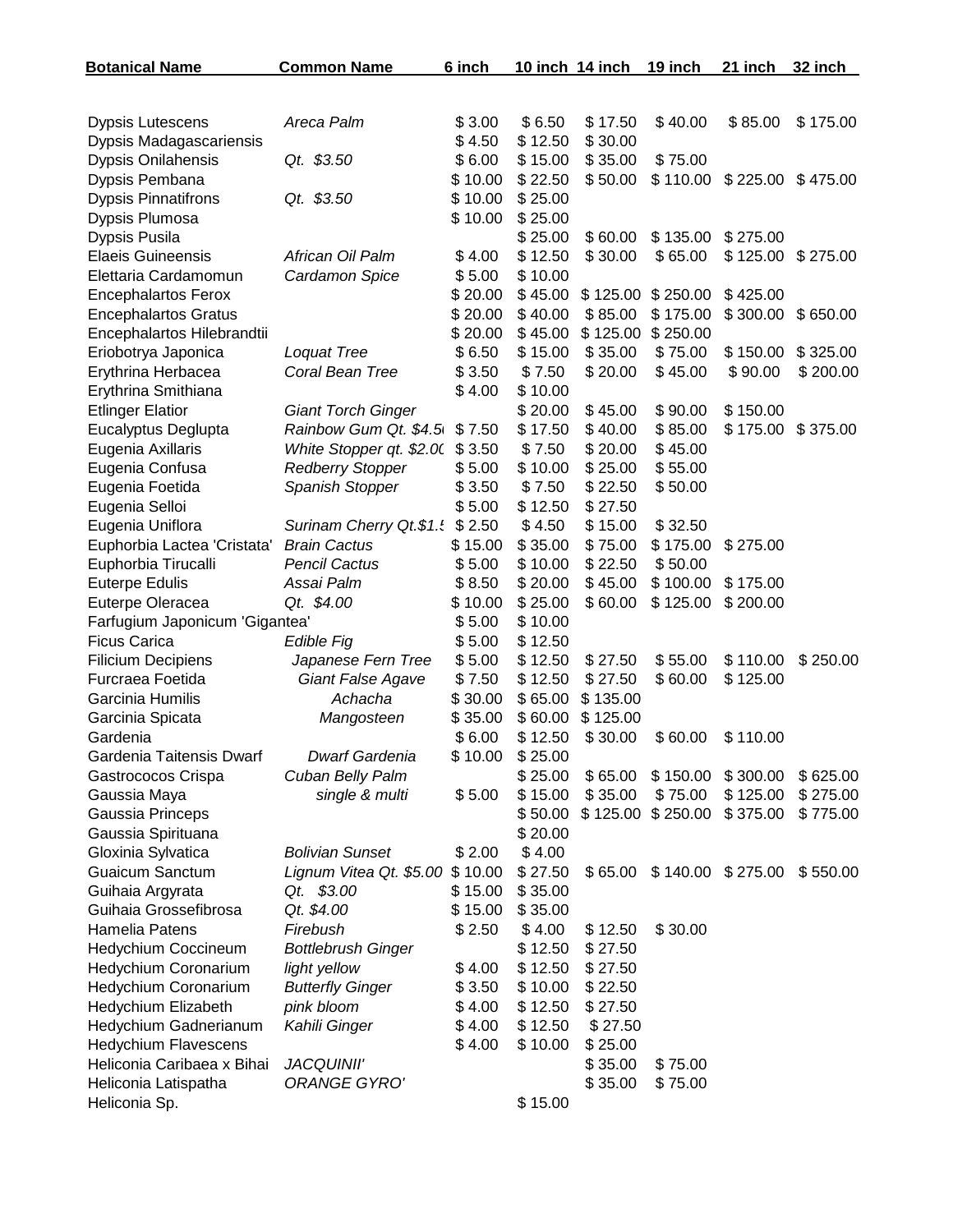| <b>Botanical Name</b>         | <b>Common Name</b>         | 6 inch  | 10 inch 14 inch |                   | 19 inch           | 21 inch  | 32 inch  |
|-------------------------------|----------------------------|---------|-----------------|-------------------|-------------------|----------|----------|
|                               |                            |         |                 |                   |                   |          |          |
| Heterospathe Elata            | Sagisi Palm                | \$3.00  | \$10.00         | \$25.00           | \$60.00           | \$100.00 |          |
| Howea Belmoreana              | Qt. \$7.50                 | \$20.00 | \$45.00         |                   |                   |          |          |
| Howea Forsteriana             | Kentia Palm                |         | \$40.00         | \$85.00           | \$185.00          |          |          |
| Hylocereus Sp.                | Dragonfruit/ Pitaya        |         | \$25.00         |                   |                   |          |          |
| Hyophorbe Indica              |                            | \$15.00 | \$35.00         | \$75.00           | \$150.00          | \$250.00 |          |
| Hyophorbe Lagenicaulis        | <b>Bottle Palm</b>         | \$5.50  | \$12.50         | \$30.00           | \$65.00           | \$130.00 | \$275.00 |
| HyophorbeVerschaffeltii       | Spindle Palm               | \$4.00  | \$8.00          | \$25.00           | \$55.00           | \$100.00 | \$225.00 |
| Hyphaene Coriacea             |                            | \$7.50  | \$17.50         | \$40.00           | \$90.00           | \$150.00 | \$325.00 |
| <b>Hyphaene Species</b>       |                            |         | \$20.00         | \$45.00           | \$100.00          | \$375.00 |          |
| Ilex Cassine                  | Dahoon Holly               | \$3.50  | \$8.50          | \$20.00           | \$45.00           | \$100.00 |          |
| Inga Edulis                   | Ice Cream Bean             | \$10.00 | \$25.00         | \$55.00           |                   |          |          |
| Iriartea Deltoidea            |                            | \$10.00 | \$35.00         | \$75.00           | \$200.00          |          |          |
| Itaya Amicorum                |                            |         |                 | \$100.00 \$225.00 | \$500.00          |          |          |
| Jacaranda Mimosifolia         |                            | \$3.50  | \$7.50          | \$17.50           | \$45.00           | \$90.00  |          |
| Johannesteijsmannia Altifrons |                            | \$35.00 |                 | \$100.00 \$225.00 | \$475.00          |          |          |
| Jubaea Chilensis              |                            | \$20.00 | \$50.00         |                   |                   |          |          |
| Kentiopsis Oliviformis        |                            | \$25.00 | \$45.00         |                   | \$100.00 \$200.00 | \$375.00 | \$775.00 |
| Kerriodoxa Elegans            |                            | \$35.00 | \$60.00         | \$125.00          | \$250.00          |          |          |
| Kigelia Pinnata               | Sausage Tree               | \$7.50  | \$15.00         | \$35.00           | \$75.00           | \$150.00 | \$325.00 |
| Krugiodendron Ferreum         | <b>Black Ironwood</b>      | \$5.00  | \$10.00         | \$35.00           | \$75.00           | \$150.00 |          |
| Laguncularia Racemosa         | <b>White Mangrove</b>      | \$7.50  | \$17.50         | \$42.50           | \$100.00          | \$200.00 |          |
| Latania Loddigessii           | <b>Blue Latin Palm</b>     | \$7.50  | \$15.00         | \$35.00           | \$75.00           | \$135.00 | \$300.00 |
| Latania Lontaroides           | Red Latan Palm             | \$10.00 | \$20.00         | \$45.00           | \$100.00          | \$185.00 | \$400.00 |
| Latania Verschaffeltii        | <b>Yellow Latin Palm</b>   | \$12.50 | \$25.00         | \$55.00           | \$125.00          | \$225.00 |          |
| <b>Laurus Nobilis</b>         | Bay Leaf qt. \$5.00        | \$10.00 | \$20.00         | \$45.00           | \$100.00          | \$185.00 | \$475.00 |
| Leea Coccinea 'Rubra'         |                            |         | \$7.50          | \$20.00           |                   |          |          |
| Lepidozamia Peroffskyana      |                            | \$35.00 | \$75.00         |                   |                   |          |          |
| Licuala Grandis               | Ruffle Fan Qt. \$5.00      | \$15.00 | \$35.00         | \$75.00           | \$150.00          | \$325.00 | \$675.00 |
| Licuala Lauterbachii          |                            | \$10.00 | \$30.00         | \$75.00           | \$150.00          |          |          |
| Licuala Paludosa              |                            | \$15.00 | \$35.00         | \$75.00           | \$175.00          |          |          |
| Licuala Peltata Sumawong      | Qt. \$10.00                | \$20.00 | \$45.00         | \$100.00          | \$210.00          |          |          |
| Licuala Ramsayi               | <b>Australian Fan Palm</b> | \$20.00 | \$45.00         | \$90.00           | \$200.00          |          |          |
| Licuala Spinosa               | Spiny Licuala /qt.\$3.00   | \$6.00  | \$15.00         | \$35.00           | \$75.00           | \$150.00 | \$325.00 |
| Litchi Chinensis              | Lychee Nut Tree            |         | \$15.00         | \$35.00           | \$75.00           | \$150.00 | \$325.00 |
| Livistona Chinensis           | Chinese Fan Palm           | \$3.50  | \$7.50          | \$17.50           | \$45.00           | \$85.00  | \$175.00 |
| Livistona Decipiens           | Ribbon Fan Palm            | \$3.50  | \$7.50          | \$22.50           | \$50.00           | \$90.00  | \$200.00 |
| Livistona Marea               | <b>Red Fan Palm</b>        |         |                 | \$25.00           | \$55.00           | \$100.00 |          |
| Livistona Speciosa            |                            |         | \$12.50         | \$30.00           | \$65.00           |          |          |
| Lonchocarpus Violacea         | Lancepod/FL Lilac          |         | \$12.50         |                   |                   |          |          |
| Lysiloma Latisiliqua          | <b>Wild Tamarind</b>       | \$3.00  | \$7.50          | \$20.00           | \$45.00           | \$85.00  | \$200.00 |
| Lysiloma Sabicu               | <b>Weeping Sabicu</b>      | \$3.50  | \$7.50          | \$20.00           | \$45.00           | \$85.00  | \$200.00 |
| Lytocaryum Weddellianum       |                            |         | \$25.00         | \$60.00           |                   |          |          |
| Macadamia Ternifolia          | Macadamia Nut Tree         | \$10.00 | \$20.00         | \$45.00           | \$100.00          | \$225.00 | \$475.00 |
| Macrozamia Communis           |                            | \$12.50 | \$35.00         |                   |                   |          |          |
| Macrozamia Moorei             |                            | \$12.50 | \$35.00         | \$75.00           | \$175.00          |          |          |
| Malpighia Glabra              | <b>Barbados Cherry</b>     | \$6.00  | \$12.50         | \$27.50           | \$60.00           | \$125.00 | \$275.00 |
| Mangifera Indica Sp.          | Mango                      |         | \$25.00         | \$45.00           | \$90.00           | \$200.00 |          |
| Manilkara Zapota              | Sapodilla/Sapote           | \$5.00  | \$12.50         | \$30.00           | \$65.00           | \$135.00 | \$275.00 |
| Mauritiella Aculeata          |                            |         | \$75.00         |                   | \$175.00 \$350.00 |          |          |
| Mauritia Flexuosa             |                            | \$20.00 | \$50.00         |                   | \$110.00 \$225.00 |          |          |
| Mauritiella Aculeata          |                            |         | \$75.00         |                   | \$175.00 \$350.00 |          |          |
| Medinilla Gregori Hambali     |                            | \$7.50  | \$12.50         |                   |                   |          |          |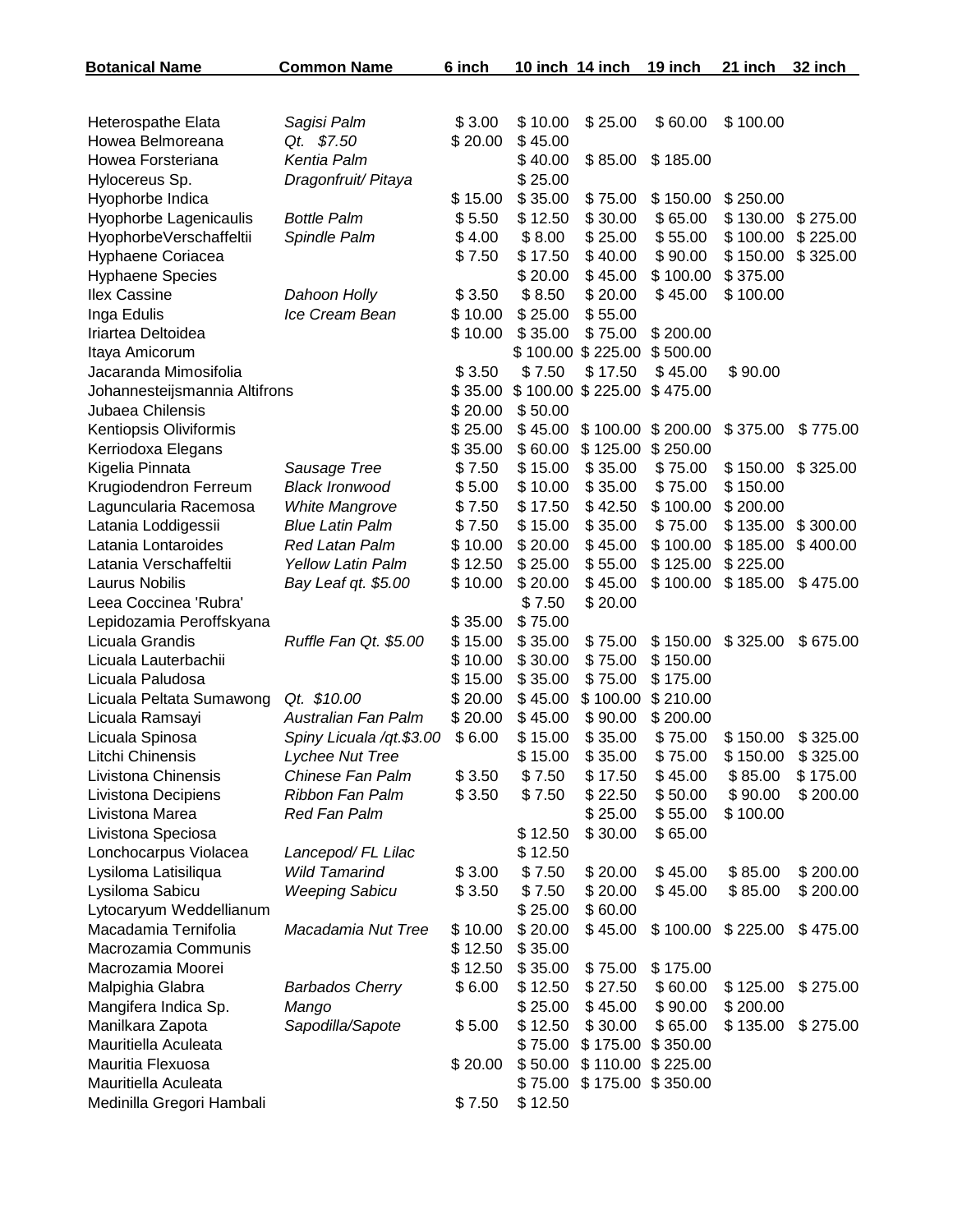| <b>Botanical Name</b>                    | <b>Common Name</b>             | 6 inch            | <u>10 inch 14 inch</u> |                    | <u>19 inch</u>      | 21 inch  | 32 inch  |
|------------------------------------------|--------------------------------|-------------------|------------------------|--------------------|---------------------|----------|----------|
|                                          |                                |                   |                        |                    |                     |          |          |
| Medinilla Myriantha                      |                                | \$7.50            | \$20.00                |                    |                     |          |          |
| Metroxylon Vitiense                      |                                | \$25.00           | \$50.00                |                    | \$125.00 \$250.00   |          |          |
| Microcycas Calocoma                      |                                |                   |                        |                    |                     | \$350.00 |          |
| <b>Monocostus Uniflorus</b>              |                                |                   | \$12.50                |                    |                     |          |          |
| Morus Nigra 'Pakastani'                  | <b>Mulberry Tree Irg fruit</b> |                   | \$17.50                |                    |                     |          |          |
| Morus Rubra                              | <b>Mullberry Tree</b>          | \$4.00            | \$10.00                | \$25.00            | \$55.00             | \$100.00 | \$225.00 |
| Morus Rubra Dwarf                        | <b>Dwarf Mullberry bush</b>    |                   | \$15.00                | \$35.00            |                     |          |          |
| Muhlenbergia Capillaris                  | <b>Muhly Grass</b>             | \$2.00            | \$4.00                 |                    |                     |          |          |
| Murraya Koenigii                         | <b>Curry Tree</b>              |                   | \$20.00                |                    |                     |          |          |
| Musa Acuminata                           | 8 varieties                    | \$7.50            | \$15.00                | \$32.50            | \$75.00             | \$150.00 |          |
| Musa x Paradisiaca                       | Ae-Ae' variegated banana       |                   | \$500.00               | \$950.00           | 1500/               |          |          |
| Mutinga Calabura                         | <b>Strawberry Tree</b>         | \$7.50            | \$17.50                | \$35.00            | \$75.00             |          |          |
| <b>Myrcianthes Fragrans</b>              | Simpson Stopper qt. \$1        | \$3.00            | \$6.00                 | \$15.00            | \$35.00             | \$75.00  | \$175.00 |
| Nandina Domestica                        | Heavenly Bamboo qt.\$          | \$3.00            | \$7.50                 | \$20.00            | \$45.00             |          |          |
| Nannorhops Ritchiana                     | Mazari Palm                    | \$10.00           | \$25.00                | \$55.00            | \$125.00            | \$225.00 | \$475.00 |
| Neomarica Gracilis                       | Louisiana Blue'                | \$3.50            | \$6.00                 |                    |                     |          |          |
| Neoregelia 'Fireball'                    |                                |                   | \$15.00                |                    |                     |          |          |
| Neoregelia 'Voodoo Doll'                 |                                | \$8.00            |                        |                    |                     |          |          |
| Neoveitchia Storckii                     |                                | \$20.00           | \$45.00                |                    | \$100.00 \$185.00   | \$350.00 | \$725.00 |
| Nephrosperma Vanhouteri- anum Qt. \$7.50 |                                | \$20.00           | \$45.00                | \$100.00           |                     |          |          |
| Nolina Nelsonii                          |                                | \$15.00           | \$35.00                | \$75.00            |                     |          |          |
| Normanbya Normanbya                      |                                | \$20.00           | \$45.00                |                    |                     |          |          |
| Ophiopogon Japonicus                     | Mondo Grass                    | \$2.00            |                        |                    |                     |          |          |
| Ophiopogon Japon. 'Nana'                 | <b>Dwarf Mondo Grass</b>       | \$2.00            |                        |                    |                     |          |          |
| Orania Palindan                          |                                | \$15.00           | \$35.00                | \$75.00            |                     |          |          |
| Pachira Aquatica                         | Guiana Chestnut                | \$7.50<br>\$10.00 | \$20.00                | \$45.00            | \$85.00             | \$175.00 | \$375.00 |
| Pachypodium Geayi<br>Pachypodium Lamerei | Qt. \$5.00                     | \$7.50            | \$25.00<br>\$17.50     | \$65.00<br>\$35.00 | \$75.00             |          |          |
| Pachypodium Rosulatum                    |                                |                   | \$50.00                |                    |                     |          |          |
| Pachypodium Rutenbergianum               |                                | \$10.00           | \$22.50                | \$50.00            | \$100.00            | \$200.00 | \$425.00 |
| Pandanus Baptisii variegated             |                                | \$8.50            | \$20.00                | \$45.00            | \$100.00            | \$225.00 |          |
| <b>Pandanus Utilis</b>                   |                                | \$5.00            | \$10.00                | \$25.00            | \$55.00             | \$100.00 | \$225.00 |
| Passiflora Edulis                        | <b>Passion Fruit Vine</b>      |                   | \$15.00                | \$35.00            |                     |          |          |
| Passiflora Maliformis                    |                                |                   | \$15.00                |                    |                     |          |          |
| Pelagodoxa Henryana                      |                                | \$35.00           | \$75.00                |                    | $$175.00$ $$325.00$ | \$675.00 |          |
| Persea Americana Sp.                     | Avocado                        |                   | \$17.50                | \$40.00            | \$85.00             | \$175.00 |          |
| <b>Philodendron Burle Marx</b>           |                                | \$3.00            | \$6.00                 |                    |                     |          |          |
| Philodendron 'Deja Vu'                   |                                | \$3.00            | \$6.00                 | \$15.00            | \$35.00             |          |          |
| Philodendron Gigantium                   |                                | \$7.50            | \$17.50                | \$40.00            |                     |          |          |
| Philodendron Gloriossum                  |                                | \$60.00           | \$125.00               | \$275.00           |                     |          |          |
| Philodendron Pertussum                   | Monstera Deliciosa             | \$3.00            | \$6.50                 | \$15.00            |                     |          |          |
| Philodendron 'Thai Costellation'         |                                |                   | \$500/ft.              | \$650/ft.          | \$900/ft.           |          |          |
| Philodendron 'Rojo Congo'                |                                | \$4.00            | \$8.50                 | \$17.50            | \$37.50             |          |          |
| <b>Philodendron Species</b>              |                                | \$25.00           | \$60.00                | \$125.00           |                     |          |          |
| Phoenicophorium Borsigianum              |                                | \$40.00           | \$95.00                | \$225.00           | \$475.00            |          |          |
| <b>Phoenix Canariensis</b>               | Canary Island Date Pal         | \$4.00            | \$7.50                 | \$20.00            | \$45.00             | \$85.00  | \$200.00 |
| Phoenix Dactylifera                      |                                | \$3.50            | \$7.50                 | \$20.00            | \$50.00             | \$90.00  | \$200.00 |
| Phoenix Robelenii                        | <b>Pigmy Date Palm</b>         | \$3.00            | \$6.50                 | \$15.00            | \$35.00             | \$75.00  | \$175.00 |
| <b>Phoenix Sylvestris</b>                |                                | \$3.50            | \$7.50                 | \$20.00            | \$50.00             | \$90.00  | \$200.00 |
| Phyllanthus Emblica                      | Gooseberry                     |                   | \$20.00                |                    |                     |          |          |
| Phytelephas Aequatoralis                 |                                |                   | \$50.00                | \$125.00           |                     |          |          |
| Phytelephas Macrocarpa                   |                                | \$20.00           | \$50.00                | \$125.00           |                     |          |          |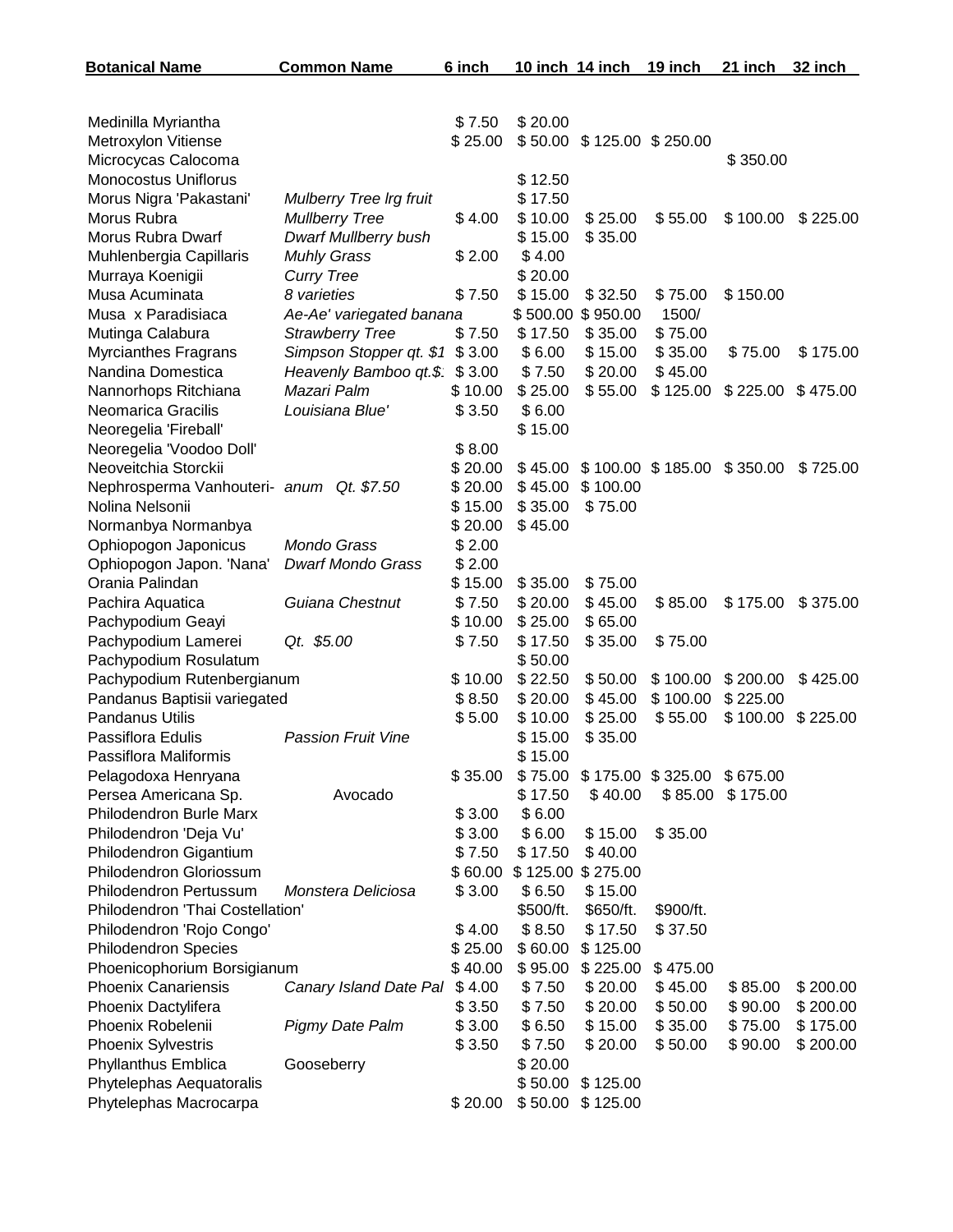| <b>Botanical Name</b>                             | <b>Common Name</b>       | 6 inch           | 10 inch 14 inch   |                    | 19 inch            | 21 inch             | 32 inch  |
|---------------------------------------------------|--------------------------|------------------|-------------------|--------------------|--------------------|---------------------|----------|
|                                                   |                          |                  |                   |                    |                    |                     |          |
| Pigafetta Filaris                                 |                          | \$30.00          | \$75.00           | \$150.00           | \$325.00           |                     |          |
| Pimenta Dioica                                    | Allspice Qt. \$2.00      | \$4.50           | \$10.00           | \$22.50            | \$50.00            | \$100.00            | \$225.00 |
| Pimenta Racemosa                                  | <b>Bay Rum</b>           | \$5.00           | \$12.50           | \$25.00            | \$55.00            | \$125.00            | \$275.00 |
| Pinanga Coronata                                  |                          | \$10.00          | \$25.00           | \$55.00            | \$125.00           | \$275.00            | \$550.00 |
| Pinanga Maculata                                  |                          |                  | \$25.00           | \$60.00            |                    |                     |          |
| Pinanga Punicea var.                              | pauana                   |                  | \$25.00           |                    |                    |                     |          |
| Pinanga Speciosa                                  |                          | \$15.00          | \$40.00           | \$85.00            | \$200.00           |                     |          |
| Pinus Eliotii var. Densa                          | Dade County Slash Pin    | \$4.00           | \$10.00           | \$25.00            | \$60.00            | \$125.00            | \$275.00 |
| Plinia Cauliflora                                 | Jabodicaba               | \$6.00           | \$15.00           | \$35.00            | \$75.00            | \$150.00            | \$325.00 |
| Plumeria                                          | Frangipani (pink)        | \$4.00           | \$7.50            | \$20.00            | \$45.00            | \$90.00             | \$200.00 |
| Plumeria                                          | Frangipani (tricolor)    | \$4.00           | \$7.50            | \$20.00            | \$45.00            | \$90.00             | \$200.00 |
| Plumeria                                          | Frangipani (white)       | \$4.00           | \$7.50            | \$20.00            | \$45.00            | \$90.00             | \$200.00 |
| Plumeria                                          | Frangipani (yellow)      | \$4.00           | \$7.50            | \$20.00            | \$45.00            | \$90.00             | \$200.00 |
| Plumeria Obtusa                                   | regular                  | \$10.00          | \$20.00           | \$45.00            |                    |                     |          |
| Plumeria Obtusa Dwarf                             | "Singapore Dwarf"        | \$12.50          | \$25.00           | \$60.00            | \$125.00           | \$250.00            |          |
| Plumeria Pudica                                   | <b>Bridal Bouquet'</b>   | \$4.00           | \$10.00           | \$25.00            | \$55.00            | \$125.00            |          |
| Plumeria 'Key West Red'                           | Frangipani (red)         | \$5.00           | \$12.50           | \$27.50            | \$60.00            | \$125.00            | \$250.00 |
| Podocarpus Macrophyllus                           |                          | \$2.50           | \$5.00            | \$17.50            | \$40.00            |                     |          |
| Pogonatherum Paniceum                             | <b>Bamboo Grass</b>      | \$10.00          | \$25.00           | \$55.00            | \$100.00           |                     |          |
| Polyalthia Longifolia Pendula Mast Tree           |                          | \$7.00           | \$15.00           | \$35.00            | \$75.00            | \$175.00            | \$375.00 |
| Polyandrococos Caudescens                         |                          | \$10.00          | \$25.00           | \$60.00            | \$125.00           |                     |          |
| Polyscias Guilfoylei Crispa                       | <b>Black Aralia</b>      | \$5.00           | \$12.50           | \$27.50            |                    |                     |          |
| Portulaca                                         | Purslane                 | \$2.00           |                   |                    |                    |                     |          |
| Pouteria Campechiana                              | Canistel/ Eggfruit       | \$5.00           | \$20.00           | \$45.00            | \$90.00            | \$150.00            | \$325.00 |
| Pouteria Caimito                                  | Abiu                     | \$10.00          | \$27.50           | \$60.00            |                    |                     |          |
| Pouteria Sapote                                   | Mammee Tree              |                  | \$15.00           | \$35.00            | \$75.00            | \$125.00            | \$275.00 |
| Pritchardia Hillebrandii                          | Loulou Lelo Palm         | \$15.00          | \$35.00           | \$75.00            | \$175.00           | \$350.00            | \$750.00 |
| Pritchardia Pacifica                              | Fiji Fan Palm            | \$7.50           | \$17.50           | \$40.00            | \$85.00            | \$165.00            | \$350.00 |
| Pritchardia Thurstonii                            | Fiji Fan Palm            | \$7.50           | \$17.50           | \$40.00            | \$85.00            | \$165.00            | \$350.00 |
| Pseudobombax Millei                               |                          |                  | \$25.00           |                    |                    |                     |          |
| Pseudophoenix Ekmanii                             |                          | \$250/           |                   | \$500.00 \$975.00  |                    |                     |          |
| Pseudophoenix Sargentii                           | Buccaneer Qt. \$6.50     | \$17.50          | \$40.00           | \$85.00            | \$200.00           | \$325.00            | \$675.00 |
| Pseudophoenix Vinifera                            |                          | \$30.00          | \$60.00           | \$125.00           | \$250.00           | \$400.00            | \$825.00 |
| Psychotria Ligustrifolia                          | <b>Bahamas Coffee</b>    | \$2.50           | \$5.00            | \$15.00            |                    |                     |          |
| Psychotria Nervosa                                | Wild Coffee              | \$2.00           | \$4.00            | \$12.50            |                    |                     |          |
| Ptychosperma Caryotoides                          | Solitaire Palm           |                  | \$20.00           | \$45.00            |                    |                     |          |
| Ptychosperma Elegans                              |                          | \$3.50<br>\$5.00 | \$7.50<br>\$10.00 | \$17.50<br>\$27.50 | \$40.00<br>\$60.00 | \$75.00<br>\$125.00 | \$165.00 |
| Ptychosperma Macarthuri<br>Ptychosperma Schefferi | Macarthur Palm /qt.\$2.  | \$6.00           | \$12.50           | \$30.00            | \$65.00            | \$140.00            |          |
| Ptychosperma Waitianum                            | Qt. \$3.00<br>Qt. \$2.50 | \$5.00           | \$20.00           | \$50.00            |                    |                     |          |
| Punica Granatum                                   | Pomagrante               |                  | \$15.00           | \$35.00            | \$75.00            |                     |          |
| Punica Granatum Nana                              | <b>Dwarf Pomagrante</b>  |                  | \$15.00           | \$35.00            |                    |                     |          |
| Quercus Virginiana                                | Live Oak                 | \$5.00           | \$10.00           | \$25.00            | \$55.00            | \$110.00            | \$250.00 |
| Raphia Farinifera                                 |                          | \$15.00          | \$35.00           | \$75.00            | \$175.00           | \$300.00            |          |
| Raphia Taedigera                                  |                          | \$15.00          | \$35.00           | \$75.00            | \$175.00           | \$300.00            |          |
| Ravenala Madagascariens. Travelers Palm           |                          | \$5.00           | \$10.00           | \$22.50            | \$50.00            | \$100.00            | \$225.00 |
| Ravenea Xerophila                                 |                          |                  | \$85.00           | \$175.00           | \$350.00           |                     |          |
| Reinhardtia Gracilis                              |                          | \$20.00          |                   |                    |                    |                     |          |
| Reinhardtia Latisectus                            |                          | \$12.50          | \$30.00           | \$65.00            |                    |                     |          |
| Reinhardtia Simplex                               |                          | \$10.00          |                   |                    |                    |                     |          |
| Rhapidophyllum Hystrix                            | Needle Palm              | \$7.50           | \$20.00           | \$45.00            | \$100.00           | \$175.00            |          |
| Rhapis Excelsa                                    | Lady Palm                | \$10.00          | \$22.50           | \$50.00            | \$100.00           | \$200.00            | \$425.00 |
|                                                   |                          |                  |                   |                    |                    |                     |          |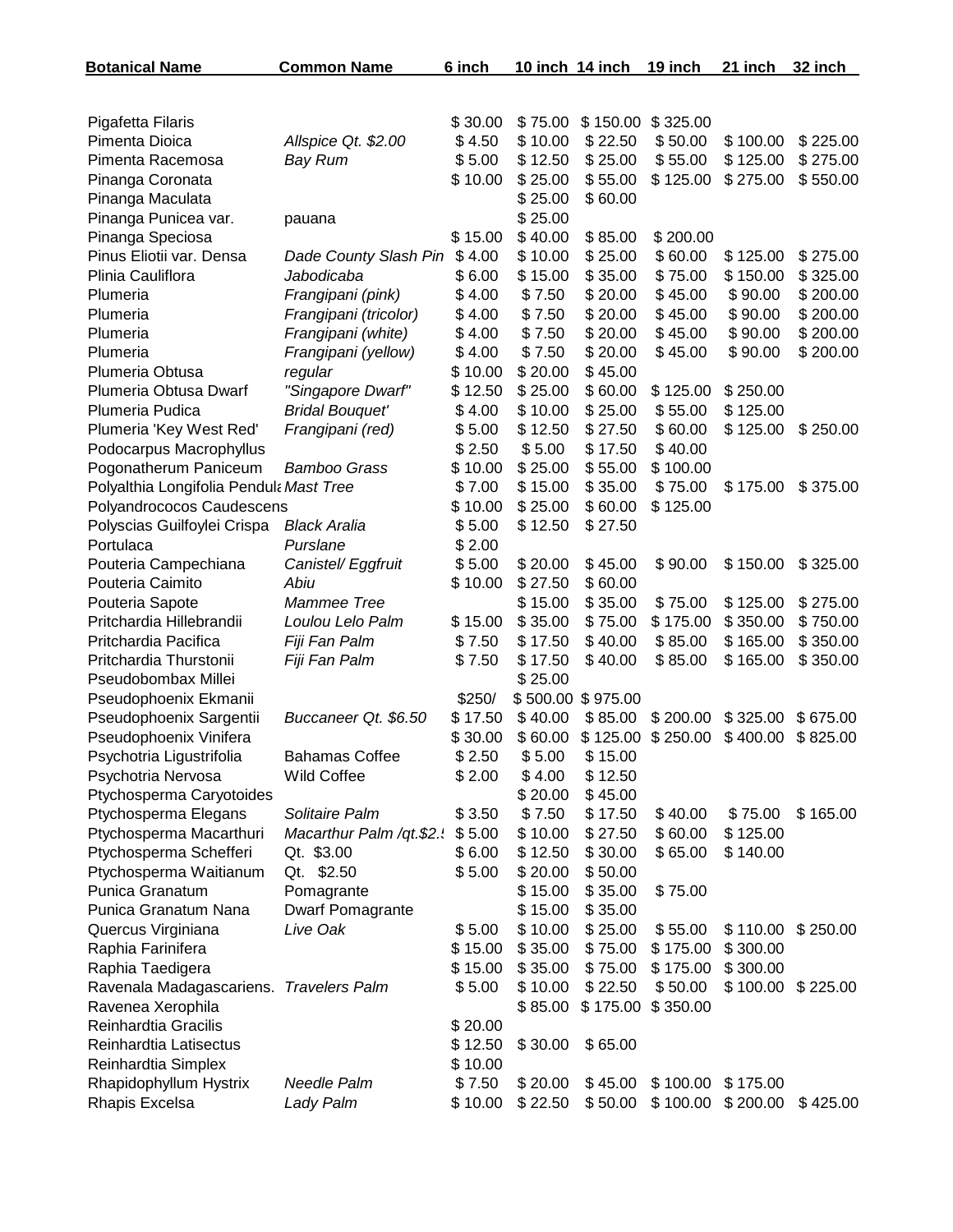| Rhapis Excelsa variegated     |                             |         | \$125.00 \$275.00  |         |          |                     |          |
|-------------------------------|-----------------------------|---------|--------------------|---------|----------|---------------------|----------|
| Rhapis Humilis                | Qt. \$5.00                  | \$10.00 |                    |         |          |                     |          |
| Rhapis Multifida              |                             | \$12.50 | \$30.00            | \$65.00 |          | $$150.00$ $$350.00$ |          |
| Rhapis Robusta                |                             |         | \$25.00            | \$55.00 |          |                     |          |
| <b>Rhapis Subtilis</b>        | Thai Dwarf Lady Palm        | \$10.00 | \$22.50            | \$55.00 |          |                     |          |
| Rhizophora Mangle             | Red Mangrove                | \$5.00  | \$12.50            | \$37.50 | \$85.00  |                     |          |
| Rhopaloblaste Augusta         |                             |         | \$25.00            | \$60.00 |          |                     |          |
| Rocheria Melanochaetes        |                             |         | \$35.00            | \$75.00 | \$175.00 |                     |          |
| Rollinia Deliciosa            |                             | \$10.00 | \$27.50            | \$60.00 | \$125.00 | \$200.00            |          |
| Roystonea Regia/Elata         | Royal Palm                  | \$4.00  | \$7.50             | \$20.00 | \$45.00  | \$90.00             | \$200.00 |
| Sabal Blackburniana           |                             | \$6.00  | \$15.00            | \$35.00 | \$85.00  | \$175.00            | \$375.00 |
| Sabal Causiarum               |                             | \$5.50  | \$15.00            | \$35.00 | \$75.00  | \$150.00            | \$375.00 |
| Sabal Domingensis             |                             | \$5.50  | \$12.50            | \$30.00 | \$75.00  | \$150.00            | \$375.00 |
| Sabal Etonia                  | Fla. Scrub Palmetto         | \$10.00 | \$20.00            | \$45.00 | \$100.00 |                     |          |
| Sabal Lisa                    |                             | \$25.00 |                    |         |          |                     |          |
| Sabal Maritima                |                             |         |                    |         |          |                     |          |
| Sabal Mauritiformis           |                             | \$6.00  | \$12.50<br>\$12.50 | \$30.00 |          | \$150.00            |          |
|                               | Rio Grande Palmetto         | \$4.00  | \$12.50            |         | \$75.00  |                     |          |
| Sabal Mexicana                |                             |         |                    | \$30.00 |          |                     |          |
| Sabal Minor                   |                             | \$6.00  | \$12.50            | \$30.00 | \$75.00  |                     |          |
| Sabal Palmetto                | Sabal or Cabbage Paln       | \$6.00  | \$12.50            | \$27.50 | \$60.00  | \$125.00            | \$275.00 |
| Sabal Princeps                |                             | \$5.00  | \$12.50            | \$30.00 | \$65.00  | \$125.00            | \$275.00 |
| Sabal Uresena                 |                             | \$10.00 |                    |         |          |                     |          |
| Sabal Yapa                    |                             | \$5.00  | \$12.50            | \$30.00 | \$75.00  | \$150.00            | \$325.00 |
| Salacca Zalacca               |                             |         | \$50.00            |         |          |                     |          |
| Salvia Rosmarinus             | Rosemary                    | \$5.00  | \$12.50            | \$27.50 |          |                     |          |
| Samanea Saman                 | Monkey Pod Tree             | \$10.00 | \$20.00            | \$50.00 | \$110.00 | \$225.00            | \$575.00 |
| Sansevieria Masoniana         | <b>Whale Fin</b>            |         | \$17.50            |         |          |                     |          |
| Satakentia Liukiuensis        |                             | \$15.00 | \$35.00            | \$75.00 | \$150.00 | \$325.00            | \$675.00 |
| Schefflera Arboricola         | <b>Dwarf Schefflera</b>     | \$2.50  | \$4.00             | \$12.50 | \$27.50  |                     |          |
| Schefflera Arboricola Var.    | Trinette'                   | \$3.00  | \$4.50             | \$17.50 | \$40.00  |                     |          |
| Schippia Concolor             | Pimento Palm                | \$10.00 | \$20.00            | \$50.00 | \$125.00 |                     |          |
| Senna Polyphylla              | Desert Cassia               | \$4.00  | \$7.50             | \$20.00 | \$45.00  | \$85.00             | \$150.00 |
| Senna Surattensis             | Glaucous Cassia             | \$3.50  | \$7.50             | \$20.00 | \$45.00  | \$85.00             | \$150.00 |
| Serenoa Repens (green)        | Saw Palmetto Qt. \$2.5(     | \$6.00  | \$10.00            | \$25.00 | \$55.00  | \$120.00            |          |
| Serenoa Repens (blue)         | Saw Palmetto                |         | \$11.00            | \$27.50 | \$60.00  | \$130.00            |          |
| Sesbania Grandiflora          | <b>Hummingbird Tree</b>     |         | \$22.50            |         |          |                     |          |
| Simarouba Glauca              | Paradise Tree               | \$3.50  | \$7.50             | \$22.50 | \$45.00  | \$85.00             | \$200.00 |
| Socratea Durissima            |                             |         | \$35.00            | \$75.00 |          |                     |          |
| Socratea Exhorriza            |                             |         | \$35.00            | \$75.00 | \$175.00 | \$375.00            | \$725.00 |
| Sommieria Elegans             |                             |         | \$75.00            |         |          |                     |          |
| Sophora Tomentosa             | Necklace Pod                | \$2.50  | \$4.50             | \$12.50 | \$27.50  |                     |          |
| Spartina Bakeri               | Sand Cordgrass              | \$2.00  | \$4.00             |         |          |                     |          |
| Spathodea Campanulata         | <b>African Tulip Tree</b>   | \$5.00  | \$10.00            | \$25.00 | \$55.00  | $$100.00$ $$225.00$ |          |
| Spathoglottis Parsoni         | multicolor                  | \$6.00  | \$10.00            |         |          |                     |          |
| Spathoglottis Plicata         | grapette'                   | \$6.00  | \$10.00            |         |          |                     |          |
| Spathoglottis Plicata         | purple                      | \$5.00  | \$10.00            |         |          |                     |          |
| Spathoglottis Plicata         | white                       | \$6.00  | \$10.00            |         |          |                     |          |
| <b>Spathoglottis Gracilis</b> | yellow                      | \$6.00  | \$10.00            |         |          |                     |          |
| Spathoglottis Pubescens       | multicolor                  | \$6.00  | \$10.00            |         |          |                     |          |
| Sphaeropteris Cooperi         | <b>Australian Tree Fern</b> | \$5.00  | \$10.00            | \$25.00 | \$60.00  | \$125.00            |          |
| Spondias Cytherea             |                             | \$5.00  |                    | \$25.00 |          |                     |          |
| Stemmademia Littoralis        |                             |         | \$20.00            | \$45.00 | \$100.00 | \$150.00            |          |

**Botanical Name Common Name 6 inch 10 inch 14 inch 19 inch 21 inch 32 inch**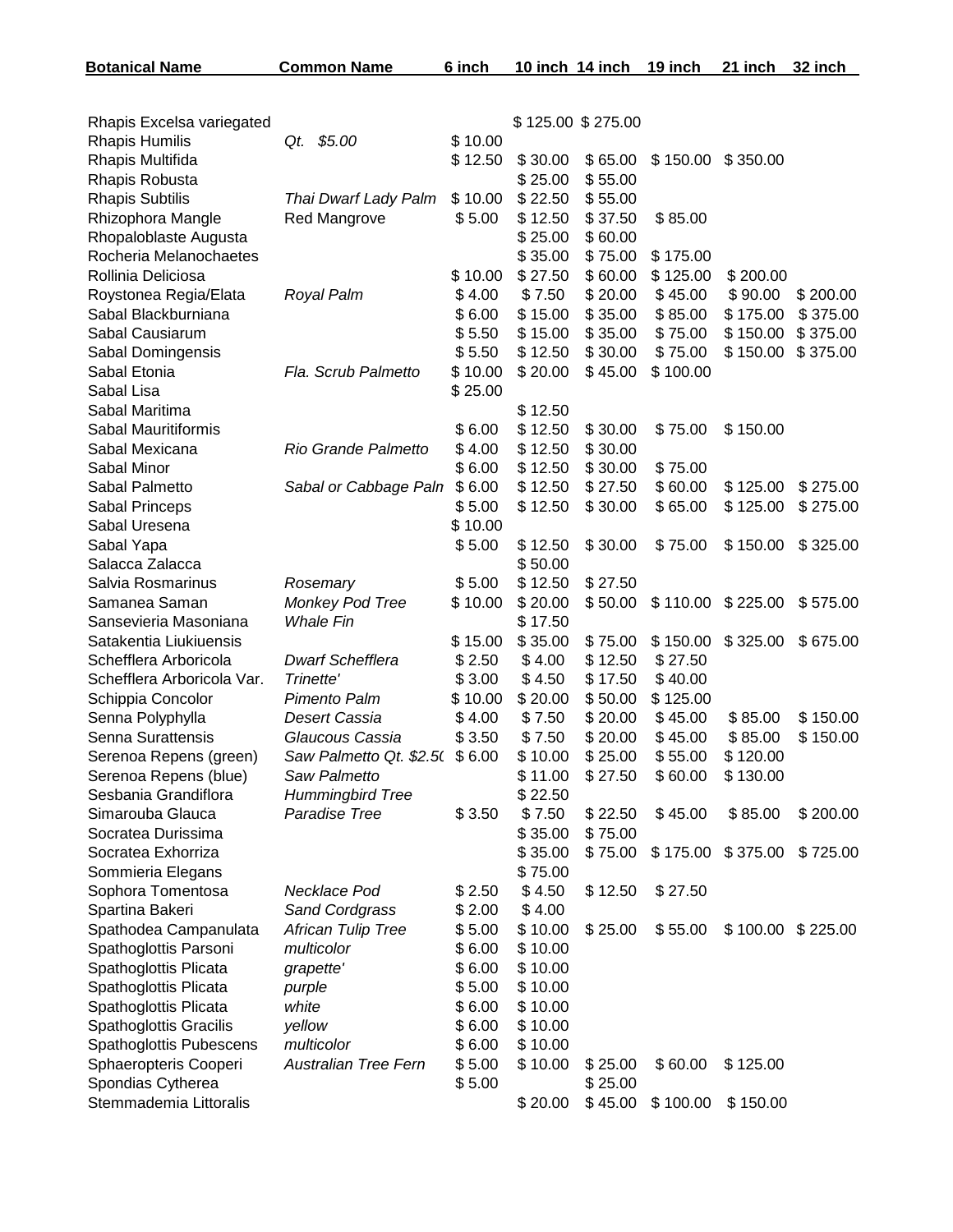| <b>Botanical Name</b>                                           | <b>Common Name</b>            | 6 inch           |                    | 10 inch 14 inch    | 19 inch  | 21 inch  | 32 inch  |
|-----------------------------------------------------------------|-------------------------------|------------------|--------------------|--------------------|----------|----------|----------|
|                                                                 |                               |                  |                    |                    |          |          |          |
| Sterculia Foetida                                               |                               | \$4.50           |                    |                    |          |          |          |
| Strelitzia Juncea Parviflora                                    | leafless Bird of Paradise     |                  | \$25.00            | \$55.00            |          |          |          |
| Strelitzia Nicolai                                              | <b>White Bird of Paradise</b> | \$5.00           | \$10.00            | \$22.50            | \$50.00  | \$100.00 | \$250.00 |
| Strelitzia Reginea                                              | Orange Bird of Paradis        | \$5.00           | \$10.00            | \$22.50            | \$50.00  |          |          |
| Strongylodon Macrobotrys                                        | Jade Vine                     | \$17.50          | \$40.00            | \$75.00            | \$150.00 |          |          |
| Swietenia Mahogoni                                              | <b>Mahogany Tree</b>          | \$3.00           | \$7.50             | \$20.00            | \$45.00  | \$85.00  | \$185.00 |
| Syagrus Amara                                                   |                               | \$12.50          | \$30.00            | \$65.00            | \$135.00 | \$275.00 | \$400.00 |
| Syagrus Coronata                                                |                               | \$5.00           | \$10.00            | \$25.00            | \$60.00  | \$125.00 |          |
| Syagrus Romanzoffiana                                           | Queen Palm                    | \$3.50           | \$7.50             | \$17.50            | \$40.00  | \$80.00  | \$200.00 |
| Syagrus Schizophylla                                            | <b>Arikury Palm</b>           | \$5.00           | \$12.50            | \$35.00            | \$75.00  | \$140.00 | \$300.00 |
| Synecanthus Fibrosus                                            |                               |                  | \$25.00            | \$60.00            |          |          |          |
| Synsepalum Dulcificum                                           | Miracle Fruit                 |                  | \$25.00            | \$55.00            | \$125.00 | \$225.00 | \$475.00 |
| <b>Tamarindus Indica</b>                                        | Tamarind Qt. \$2.50           | \$4.00           | \$10.00            | \$25.00            | \$60.00  | \$100.00 | \$225.00 |
| <b>Tecoma Stans</b>                                             | <b>Yellow Elder Tree</b>      | \$3.50           | \$7.50             | \$17.50            | \$40.00  | \$85.00  |          |
| <b>Testudinaria Elephantipes</b>                                | Elephant's Foot Vine          |                  | \$15.00            | \$35.00            |          |          |          |
| <b>Thevetia Peruvianus</b>                                      | <b>Lucky Nut</b>              |                  | \$10.00            | \$25.00            |          |          |          |
| <b>Thrinax Excelsa</b>                                          |                               |                  | \$12.50            | \$30.00            | \$75.00  | \$150.00 |          |
| <b>Thrinax Morissii</b>                                         | Key Thatch / qt.\$2.00        | \$4.50           | \$17.50            | \$35.00            | \$75.00  | \$150.00 | \$325.00 |
| <b>Thrinax Parviflora</b>                                       |                               |                  | \$15.00            | \$35.00            | \$75.00  |          |          |
| <b>Thrinax Radiata</b>                                          | Thatch Palm Qt. \$2.00        | \$5.00           | \$10.00            | \$25.00            | \$60.00  | \$110.00 | \$225.00 |
| Trachycarpus Fortunei                                           | <b>Windmill Palm</b>          | \$4.00<br>\$5.00 | \$10.00<br>\$25.00 | \$27.50<br>\$60.00 | \$65.00  | \$125.00 | \$275.00 |
| <b>Trachycarpus Latisectus</b><br><b>Trachycarpus Martianus</b> |                               | \$6.00           | \$25.00            | \$60.00            |          |          |          |
| <b>Trachycarpus Nanus</b>                                       |                               | \$5.00           | \$25.00            | \$60.00            | \$125.00 |          |          |
| <b>Trachycarpus Takil</b>                                       |                               | \$10.00          | \$25.00            | \$60.00            |          |          |          |
| Trachycarpus Wagnerianus                                        |                               | \$6.00           | \$25.00            | \$60.00            |          |          |          |
| <b>Trimezia Martinicensis</b>                                   | Yellow Walking Iris           | \$2.00           | \$4.00             |                    |          |          |          |
| Trimezia Sp.                                                    | Purple                        |                  | \$6.00             |                    |          |          |          |
| <b>Trithrinax Acanthacoma</b>                                   | Spiny Fibre Palm              | \$20.00          | \$50.00            | \$100.00           | \$200.00 | \$325.00 |          |
| <b>Trithrinax Campestris</b>                                    |                               | \$20.00          | \$50.00            | \$100.00           |          |          |          |
| Trithrinax Schizophylla                                         |                               | \$20.00          | \$50.00            | \$100.00           |          |          |          |
| Veitchia Arecina                                                | Sunshine Palm                 | \$4.00           | \$7.50             | \$17.50            | \$40.00  | \$85.00  | \$185.00 |
| Verschaffeltia Splendidia                                       | Stilt Root Palm               | \$15.00          | \$35.00            | \$75.00            | \$175.00 | \$375.00 | \$775.00 |
| Vriecantarea 'Julietta'                                         | Purple Imperialis             | \$8.00           |                    |                    |          |          |          |
| Wallichia Densiflora                                            | <b>Wallich Palm</b>           | \$12.50          | \$30.00            | \$70.00            | \$150.00 | \$200.00 |          |
| Wallichia Disticha                                              |                               |                  | \$25.00            | \$55.00            | \$125.00 | \$185.00 | \$375.00 |
| Wallichia Oblongata                                             |                               |                  | \$30.00            |                    |          |          |          |
| Washingtonia Robusta                                            | <b>Mexican Thread Palm</b>    | \$3.00           | \$6.50             | \$17.50            | \$40.00  | \$85.00  | \$175.00 |
| Wodyetia Bifurcata                                              | <b>Foxtail Palm</b>           | \$4.00           | \$8.50             | \$25.00            | \$60.00  | \$100.00 | \$200.00 |
| Yucca Rigida                                                    | Qt. \$6.00                    | \$15.00          | \$35.00            | \$75.00            |          |          |          |
| Yucca Rostrata                                                  | Qt. \$6.00                    | \$15.00          | \$35.00            | \$75.00            | \$150.00 |          |          |
| Zamia Fisheri                                                   |                               | \$6.50           | \$20.00            | \$45.00            |          |          |          |
| Zamia Inermis                                                   |                               | \$10.00          | \$25.00            | \$55.00            |          |          |          |
| Zamia Loddigesii                                                |                               | \$5.00           | \$12.50            | \$30.00            | \$65.00  |          |          |
| Zamia Maritima                                                  | Cardboard Plant               | \$4.00           | \$7.50             | \$20.00            | \$50.00  | \$75.00  |          |
| Zamia Picta Variegata                                           |                               | \$10.00          | \$25.00            |                    |          |          |          |
| Zamia Pumila                                                    | Coontie/ qt. \$3.00           | \$5.00           | \$10.00            | \$25.00            | \$65.00  | \$135.00 | \$275.00 |
| Zamia Vasquezii<br>Zephyranthes Sp.                             | <b>Rain Lily</b>              | \$2.50           |                    |                    |          |          |          |
| Zingiber Officinale                                             | <b>Edible Ginger</b>          | \$6.00           | \$12.50            | \$30.00            |          |          |          |
| Zingiber Spectabilis                                            | <b>Beehive Ginger</b>         | \$5.00           | \$12.50            | \$30.00            |          |          |          |
| Zingiber Zerumbet                                               | Shampoo Ginger                | \$5.00           | \$12.50            | \$30.00            | \$65.00  |          |          |
|                                                                 |                               |                  |                    |                    |          |          |          |